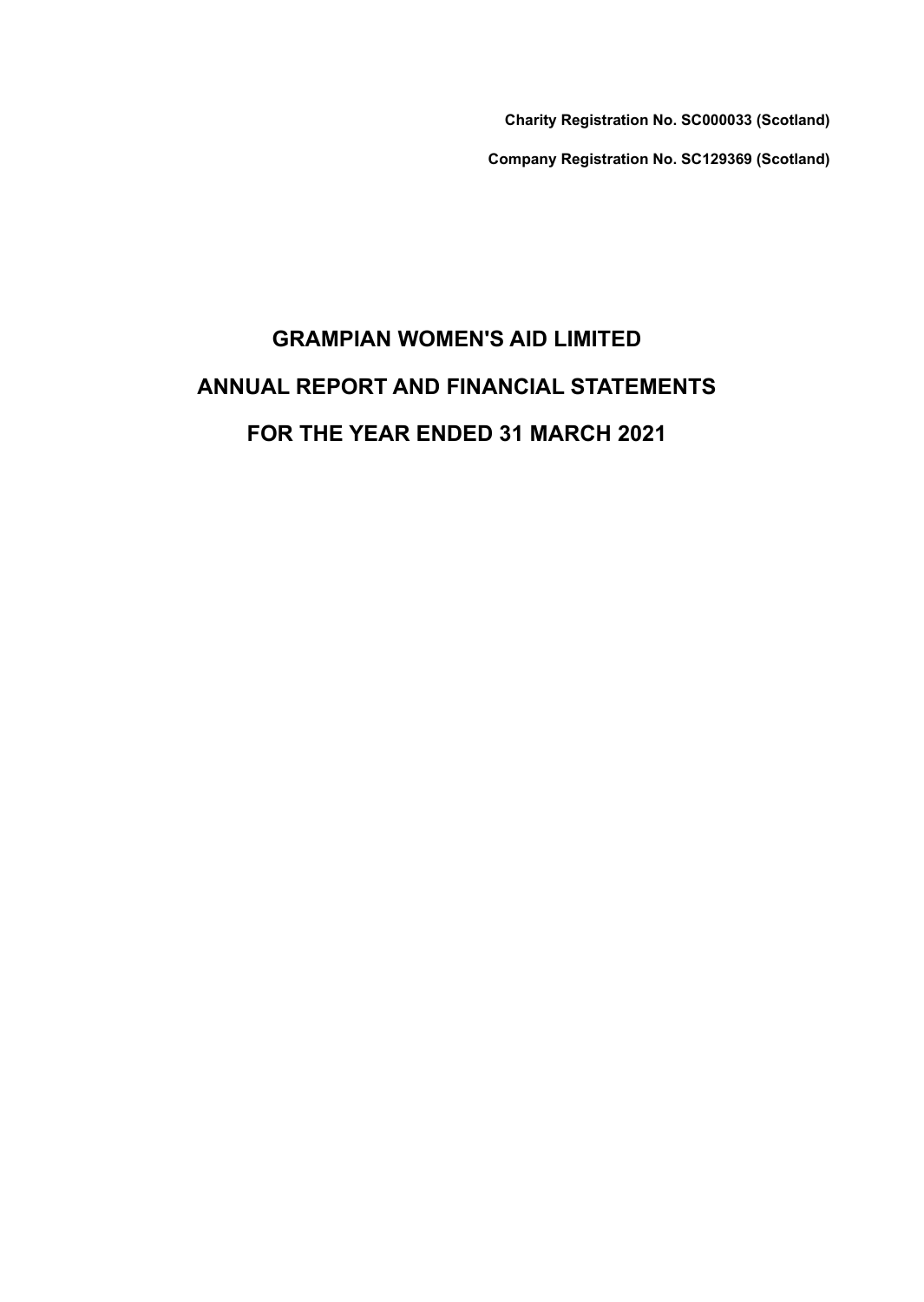### LEGAL AND ADMINISTRATIVE INFORMATION

| <b>Trustees</b>                  | S Cooper<br>J Sutherland<br>R Crighton<br>L Harrington<br>G Robertson<br>S Bushe | (Appointed 23 June 2020) |
|----------------------------------|----------------------------------------------------------------------------------|--------------------------|
| <b>Secretary</b>                 | S Pederson                                                                       |                          |
| <b>Charity number (Scotland)</b> | SC000033                                                                         |                          |
| <b>Company number</b>            | SC129369                                                                         |                          |
| Key management - Manager         | Aileen Forbes                                                                    |                          |
| <b>Registered office</b>         | The Gatehouse<br>Quarry Road<br>Aberdeen<br><b>AB16 5UU</b>                      |                          |
| <b>Auditor</b>                   | Johnston Carmichael LLP<br>227 West George Street<br>Glasgow<br><b>G2 2ND</b>    |                          |
| <b>Bankers</b>                   | 62 Union Street<br>Aberdeen<br><b>AB10 1WD</b>                                   |                          |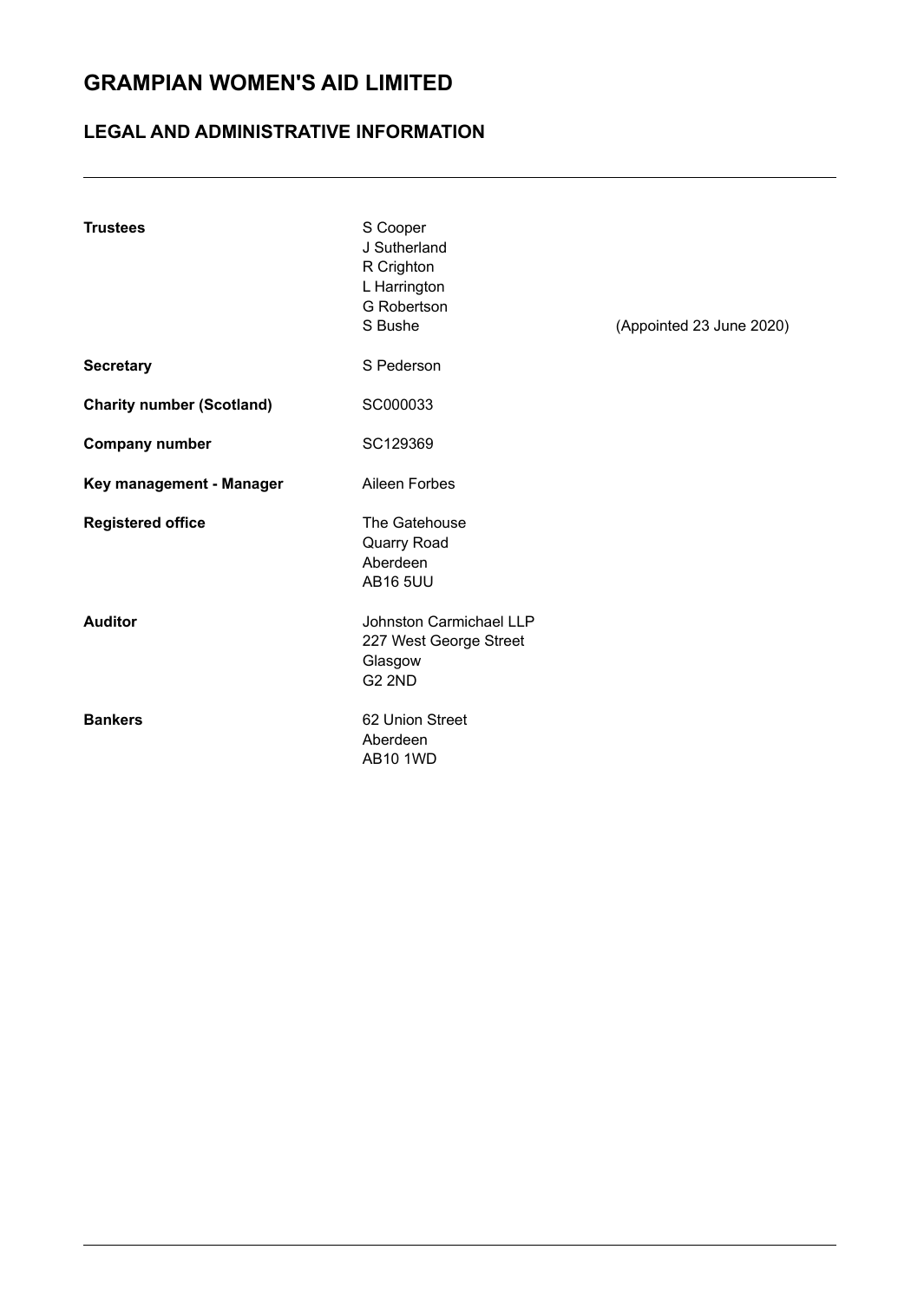### **CONTENTS**

|                                         | Page      |
|-----------------------------------------|-----------|
| Trustees' report                        | $1 - 4$   |
| Statement of trustees' responsibilities | 5         |
| Independent auditor's report            | $6 - 9$   |
| Statement of financial activities       | 10        |
| <b>Balance sheet</b>                    | 11        |
| Statement of cash flows                 | 12        |
| Notes to the financial statements       | $13 - 26$ |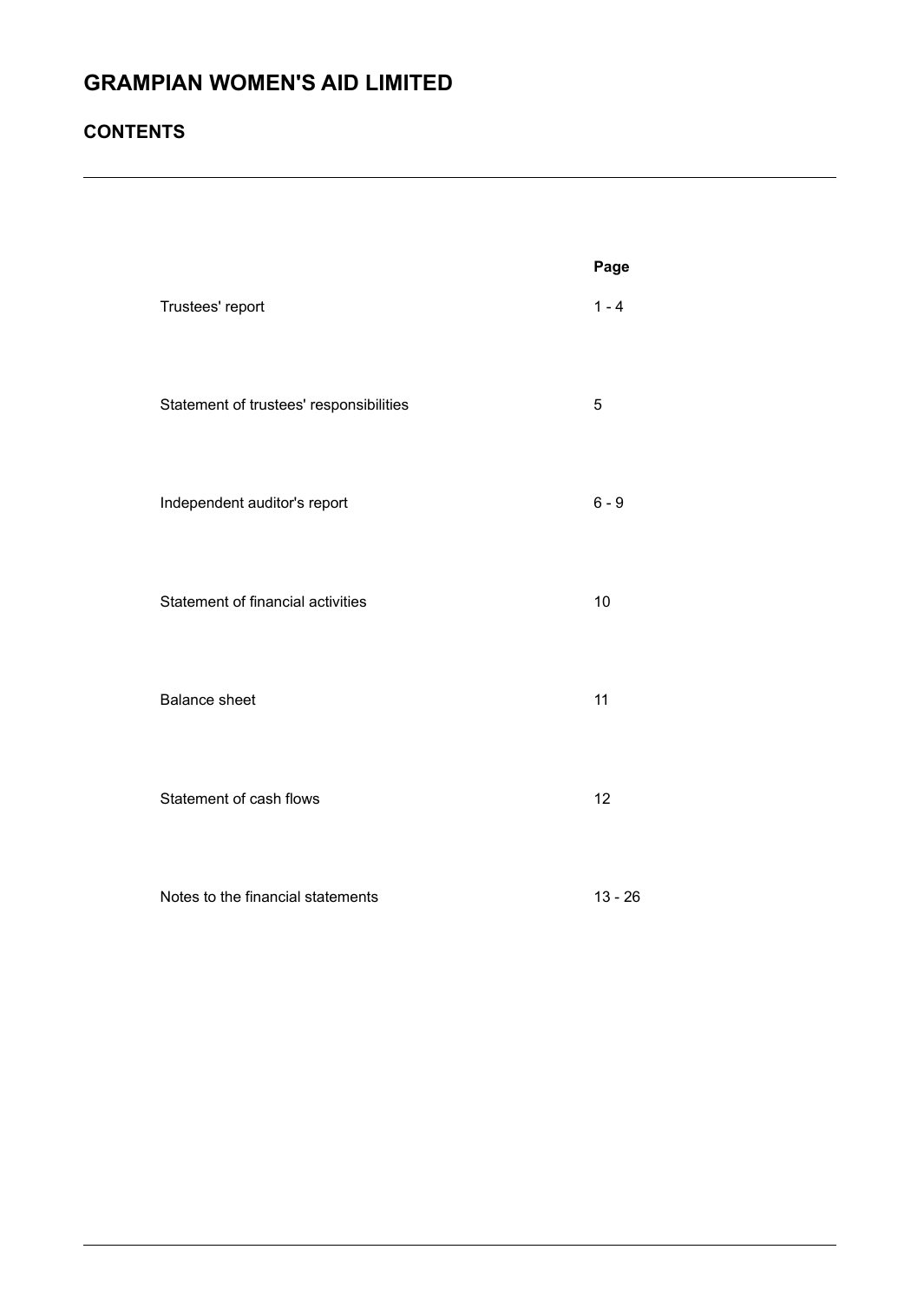# TRUSTEES' REPORT FOR THE YEAR ENDED 31 MARCH 2021

The trustees present their report and financial statements for the year ended 31 March 2021.

The accounts have been prepared in accordance with the accounting policies set out in note 1 to the accounts and comply with the charitable company's Memorandum and Articles of Association , the Companies Act 2006, the Charities and Trustee Investment (Scotland) Act 2005, the Charities Accounts (Scotland) Regulations 2006, FRS 102 "The Financial Reporting Standard applicable in the UK and Republic of Ireland ("FRS 102") and "Accounting and Reporting by Charities: Statement of Recommended Practice applicable to charities preparing their accounts in accordance with the Financial Reporting Standard applicable in the UK and Republic of Ireland (FRS 102)".

#### Objectives and activities

The objects for which the Company is established are: -

- To provide advice, support and refuge to women and their children who have suffered mental or physical abuse or sexual harassment.
- To encourage these women to determine their own future and to help them achieve it, whether it involves returning home or starting a new life.
- To recognise and care for the emotional and educational needs of the children involved.
- To offer support, advice and help to any abused women who ask for it, whether or not she is resident and also to offer support and after-care to any women and children who have left the refuge.
- To encourage research into causes and ways of preventing or relieving the suffering caused by such harassment and to keep such statistics and basic records as will facilitate research to the long term benefit of abused women.
- To educate and inform the public, the media, the police, the courts, the social services and other authorities, with respect to the abuse of women and enlist the support of professional workers to help women with all aspects of their problems.
- To identify, research and campaign around housing needs of abused/homeless women and their dependents.

#### Achievements and performance

April 2020 saw the beginnings of the restrictions due to the pandemic. In the first few weeks of lockdown, contact reduced significantly. Women already worked with withdrew and ceased contact. Women seeking initial support did not come forward. As restrictions eased in the summer, our contact rates increased suddenly and sharply as did referrals from partner agencies. Women desperately needed support in many different ways and often required refuge accommodation. Our own accommodation became full in a matter of days and, working with local authority partners, temporary housing was found for many women either on their own or with their children. Our support workers continued to work with women in communities across the Aberdeen and Aberdeenshire area always, except in emergency circumstances, via phone calls, texts and email. During this year, our referrals increased and we supported 900 women, children and young people.

There have been significant challenges along the way, of course, but also many opportunities and good news stories. At last, as a result of a global pandemic, the true reality of domestic abuse was brought into the public eye. More so than at any time in recent years. With this in mind, individuals and agencies set to work.

- The Scottish Government provided additional funding for all Women's Aid groups across the country to ensure vital services could continue to be provided.
- Police Scotland reminded the public of their support, that they would always respond to a call for help and emphasised during lockdown and self-isolation that anyone experiencing domestic abuse could leave their homes to seek help without fear of challenge.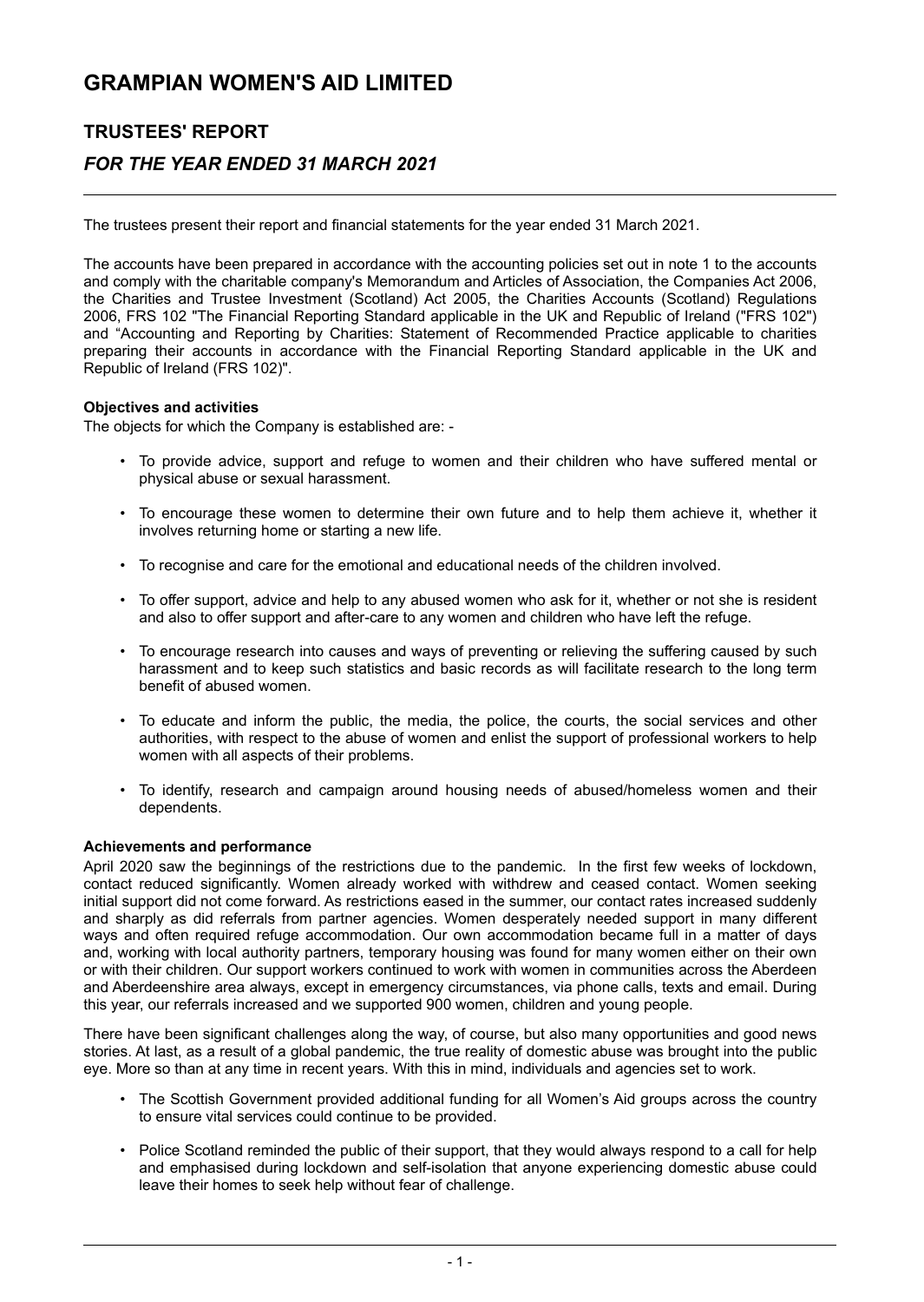### TRUSTEES' REPORT

### FOR THE YEAR ENDED 31 MARCH 2021

- Aberdeen City and Aberdeenshire Violence Against Women Partnerships worked together to ensure the right support and services were available at the right time.
- We were inundated with offers of help from our supporters. Many groups raised money in a variety of ways.

The overall aim of the women's aid movement and the Scottish Government's Equally Safe strategy is to prevent and eradicate all violence against women and girls. In addition to supporting women, children and young people, we work to raise awareness of domestic abuse and its impact on lives, and to tackle the deeprooted causes of this blight on society. During the pandemic, we were able to look at how we provide training and awareness raising information and expand on these to help ensure domestic abuse is recognised as the societal issue that it is.

We developed and shared via social media and our Violence Against Women Partnership colleagues information articles and guidance about a variety of abuse-based topics including: domestic abuse in the workplace; what to do if worried about someone you know; support details translated into eight different languages; and advice to women experiencing domestic abuse to help stay safe.

We publicised national initiative and services available to help women. For example, the "dial 55" silent solution option for contacting the emergency services and rail companies offers of free rail travel to women fleeing domestic abuse.

We adapted our training courses to be presented online with shorter, more focussed sessions. They've been going well and, for 2021, we added some new topics.

During the annual 16 Days of Action against gender-based violence, we were privileged to interview Carol Whicher about her brother, Michael Brown. Michael tirelessly campaigned to bring into being "Clare's Law" following the murder of his daughter Clare Wood. The law - in Scotland it's the Disclosure Scheme Domestic Abuse gives people the right to ask about the background of their partner. It also allows concerned members of the public, such as relatives and friends, the right to ask about someone's partner if they are concerned that person has been abusive in the past. Carol's story was a powerful reminder of the scourge of domestic abuse and the shameful fact that two women each week are killed as a result of domestic violence.

We made a very positive step forward when, in early December, our new Group Worker held the first Own Your Life course. These creative & educational 12-week sessions support women who have been subjected to domestic abuse by a partner to regain ownership of their lives. The first sessions have been inspirational and are truly about women supporting women. The Own My Life groups have been running throughout 2021 and have gone from strength to strength. Here are some comments from the women who attended:

" A very helpful course. Helped gain back some confidence and recognition of the effects of abuse on me. Reflective and emotionally difficult at times but definitely worth it to help move on my way to recovery."

' Prior to Own My Life, I felt like a hamster in a wheel. just surviving. Now I can take back control of my life'

'The session on values really blew my mind. How could I not have known this. The course has been life changing for me and feel I can now move on with the rest of my life.'

We all know only too well how unsettling, challenging and frightening it can be living in these times of Covid-19. We know, too, that escaping domestic abuse and moving to refuge can bring mixed emotions. The sense of relief, of hope and security - of finally being safe - can be tempered by feelings of uncertainty about moving to a strange area, living in refuge and about the future.

So, how does it feel to be living in refuge during lockdown? We asked this question of the children who are living with mum in refuge during lockdown. Here's what they told us:

"I miss my football because it's good fun and I miss my friends and family. I am most looking forward to getting back to swimming."

"I miss my friends at school the most. And I miss singing the songs ."

 "I never got to say bye to my friends and then I never got to see them again. It has been hard. I'm going to go straight to see my best friend when I'm allowed."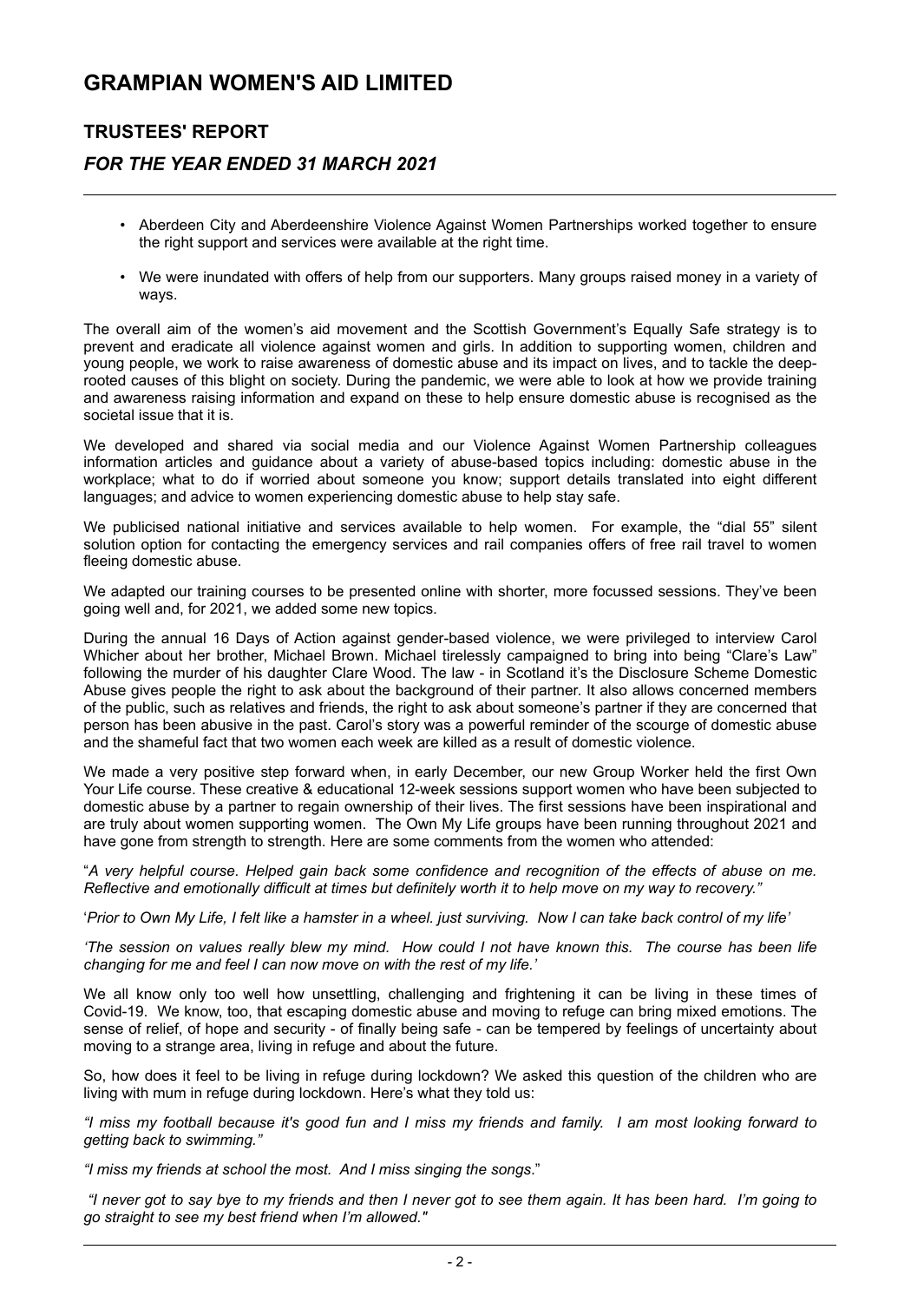### TRUSTEES' REPORT

### FOR THE YEAR ENDED 31 MARCH 2021

Throughout the year, the kindness and generosity of our supporters has overwhelmed us and, most importantly, to the women, children and young people we support. On their behalf, and from all of us at GWA, thank you.

We'd also like to thank the following organisations for their support:

- Aberdeenshire Council
- Aberdeen City Council
- The Scottish Government
- The Lottery Community Fund
- The Volant Trust
- Comic Relief
- CNOOC Petroleum Europe Limited
- Corra Community Wellbeing Fund
- **Family Action Fund**
- Cash for Kids

#### Future Plans

We will continue to work towards our vision which is, 'of a fair and equal society in which women, children and young people are fully included and can live life free from all forms of abuse'. We do this by continuing and improving our specialist services in Aberdeen and Aberdeenshire for women, children and young people who have experienced domestic abuse.

We hope to secure more sustainable funding for all our support services and will apply to the Delivering Equally Safe fund.

We would like to continue to develop our Own My Life programme and increase participation for women. This will include peer support groups, opportunities for activism and participation into the development of our services.

We will continue to provide a wide range of awareness raising events and campaigns so that our communities have an increased understanding of domestic abuse and gender inequality which is key to changing how society recognises the cause and consequences of domestic abuse.

#### Financial review

The net surplus for the year was £150,605 (2020 - £44,215 surplus).

Total reserves are £617,081 of which £113,157 are unrestricted, £402,710 are restricted and £101,214 are designated by the trustees for specific purposes. It is the charity's policy to hold between three and six months operating costs as unrestricted reserves (between £65,000 and £130,000). The Trustees are comfortable that unrestricted reserves are in line with this policy at 31 March 2021.

#### Risk management

The trustees have identified and reviewed the risks to which the charity is exposed and believe that appropriate controls are in place to provide reasonable assurance against these identified risks.

We have evaluated our Risk Management procedures and have subsequently opened two new ethical bank accounts to better protect our reserves and designated funding.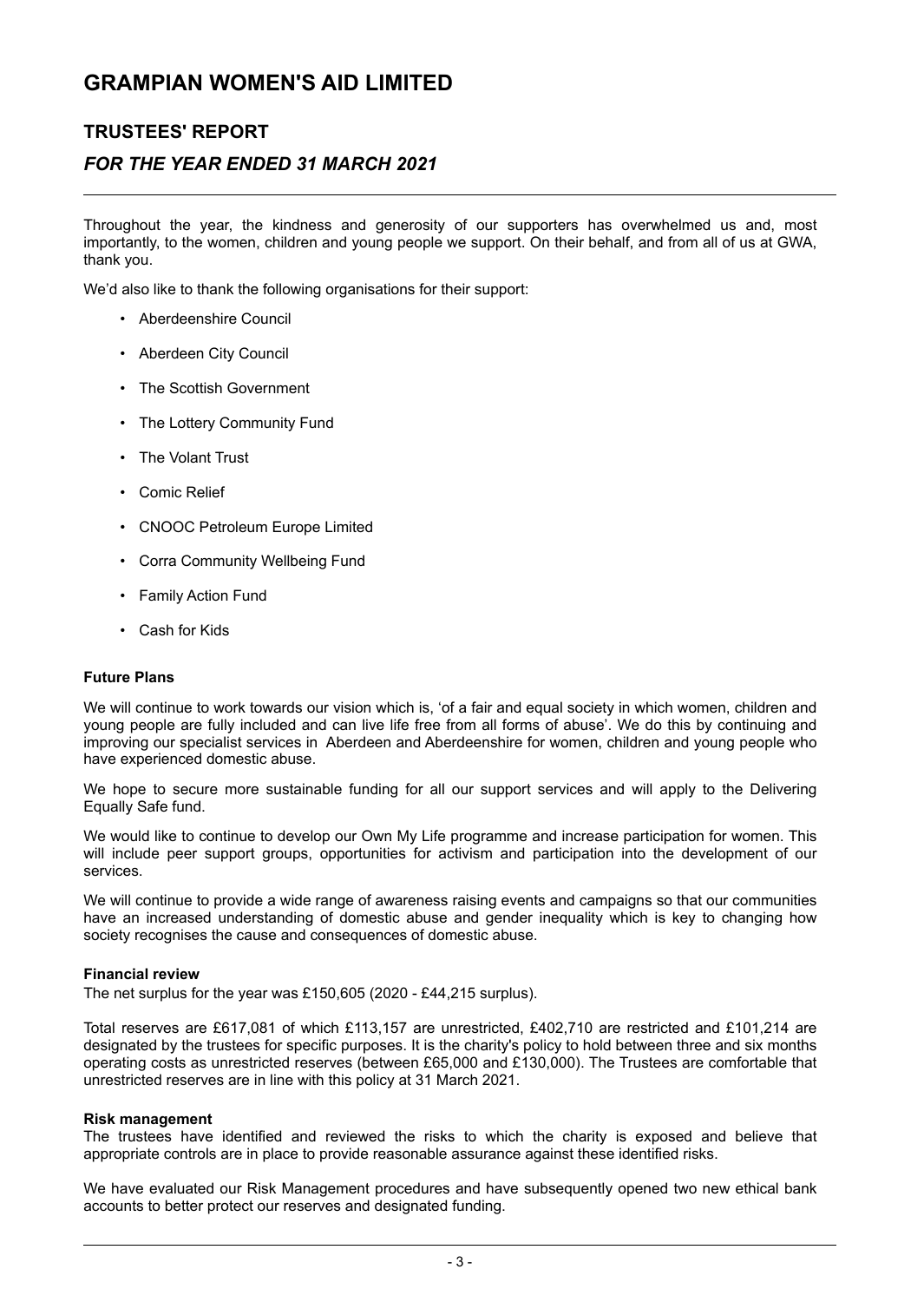### TRUSTEES' REPORT

### FOR THE YEAR ENDED 31 MARCH 2021

#### Structure, governance and management

Grampian Women's Aid Limited ("GWA") is a company limited by guarantee (company number: SC129369) and a registered Scottish charity (charity number: SC000033). The charitable company is governed by its Memorandum and Articles of Association.

The trustees, who are also the directors for the purpose of company law, and who served during the period from 1 April 2020 to the date the financial statements were approved were as follows:

| S Cooper     |                          |
|--------------|--------------------------|
| S Adlam-Hill | (Resigned 23 June 2020)  |
| J Sutherland |                          |
| R Crighton   |                          |
| L Harrington |                          |
| G Robertson  |                          |
| S Pederson   | (Resigned 13 May 2021)   |
| S Bushe      | (Appointed 23 June 2020) |
|              |                          |

#### Recruitment and appointment of new trustees

The powers of appointment and removal of directors are set out in the company's Memorandum and Articles of Association. The directors are currently developing a policy for recruitment of new directors to the Board.

#### Organisational structure

GWA's board of directors have overall responsibility for the running of the organisation. All the directors have also taken on lead roles for overseeing staffing, finance, child protection and vulnerable adults, IT and data protection. Directors give day to day responsibility for the operation of the service to the manager of GWA.

The trustees are responsible for the maintenance and integrity of the corporate and financial information included on the charitable company's website. Legislation in the United Kingdom governing the preparation and dissemination of financial statements may differ from legislation in other jurisdictions.

#### Disclosure of information to auditor

Each of the trustees has confirmed that there is no information of which they are aware which is relevant to the audit, but of which the auditor is unaware. They have further confirmed that they have taken appropriate steps to identify such relevant information and to establish that the auditor is aware of such information.

This report has been prepared in accordance with the special provisions of Part 15 of the Companies Act 2006 relating to small companies.

The trustees' report was approved by the Board of Trustees.

..............................

L Harrington Trustee Dated: .......................... 15 / 03 / 2022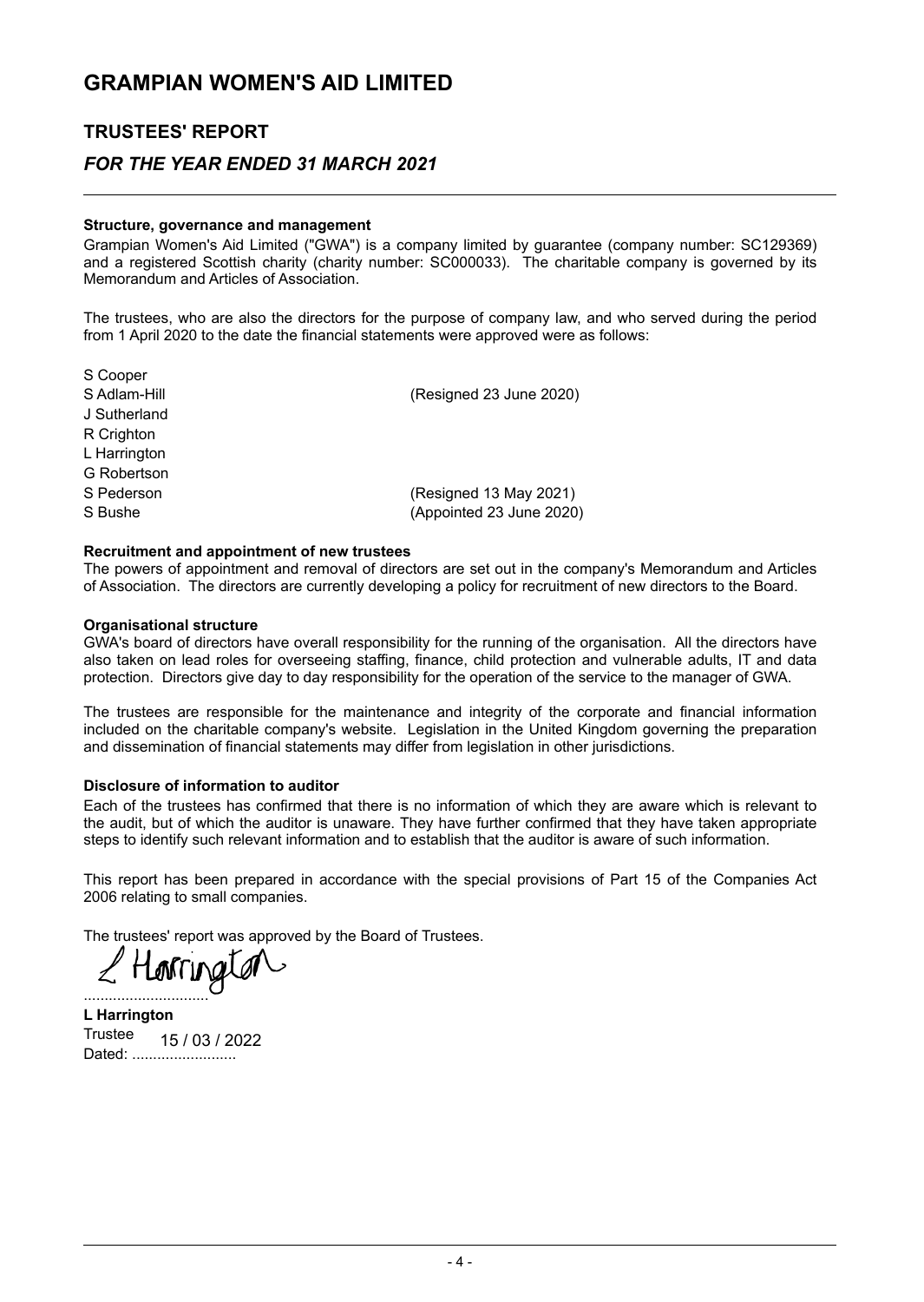# STATEMENT OF TRUSTEES' RESPONSIBILITIES

### FOR THE YEAR ENDED 31 MARCH 2021

The trustees, who are also the directors of Grampian Women's Aid Limited for the purposes of company law, are responsible for preparing the Trustees' Annual Report and the financial statements in accordance with applicable law and United Kingdom Accounting Standards (United Kingdom Generally Accepted Accounting Practice).

Company law requires the trustees to prepare financial statements for each financial year . Under company law the trustees must not approve the financial statements unless they are satisfied that they give a true and fair view of the state of affairs of the charitable company and of the incoming resources and application of resources, including the income and expenditure, of the charitable company for that year. In preparing these financial statements, the trustees are required to:

- select suitable accounting policies and then apply them consistently;

- observe the methods and principles in the Charities SORP (FRS 102);
- make judgements and estimates that are reasonable and prudent;

- state whether applicable UK Accounting Standards have been followed, subject to any material departures disclosed and explained in the financial statements; and

- prepare the financial statements on the going concern basis unless it is inappropriate to presume that the charitable company will continue in operation.

The trustees are responsible for keeping adequate accounting records that disclose with reasonable accuracy at any time the financial position of the charitable company and enable them to ensure that the financial statements comply with the Companies Act 2006, the Charities and Trustee Investment (Scotland) Act 2005 and the Charities Accounts (Scotland) Regulations 2006. They are also responsible for safeguarding the assets of the charitable company and hence for taking reasonable steps for the prevention and detection of fraud and other irregularities.

The trustees are responsible for the maintenance and integrity of the corporate and financial information included on the charitable company's website. Legislation in the United Kingdom governing the preparation and dissemination of financial statements may differ from legislation in other jurisdictions.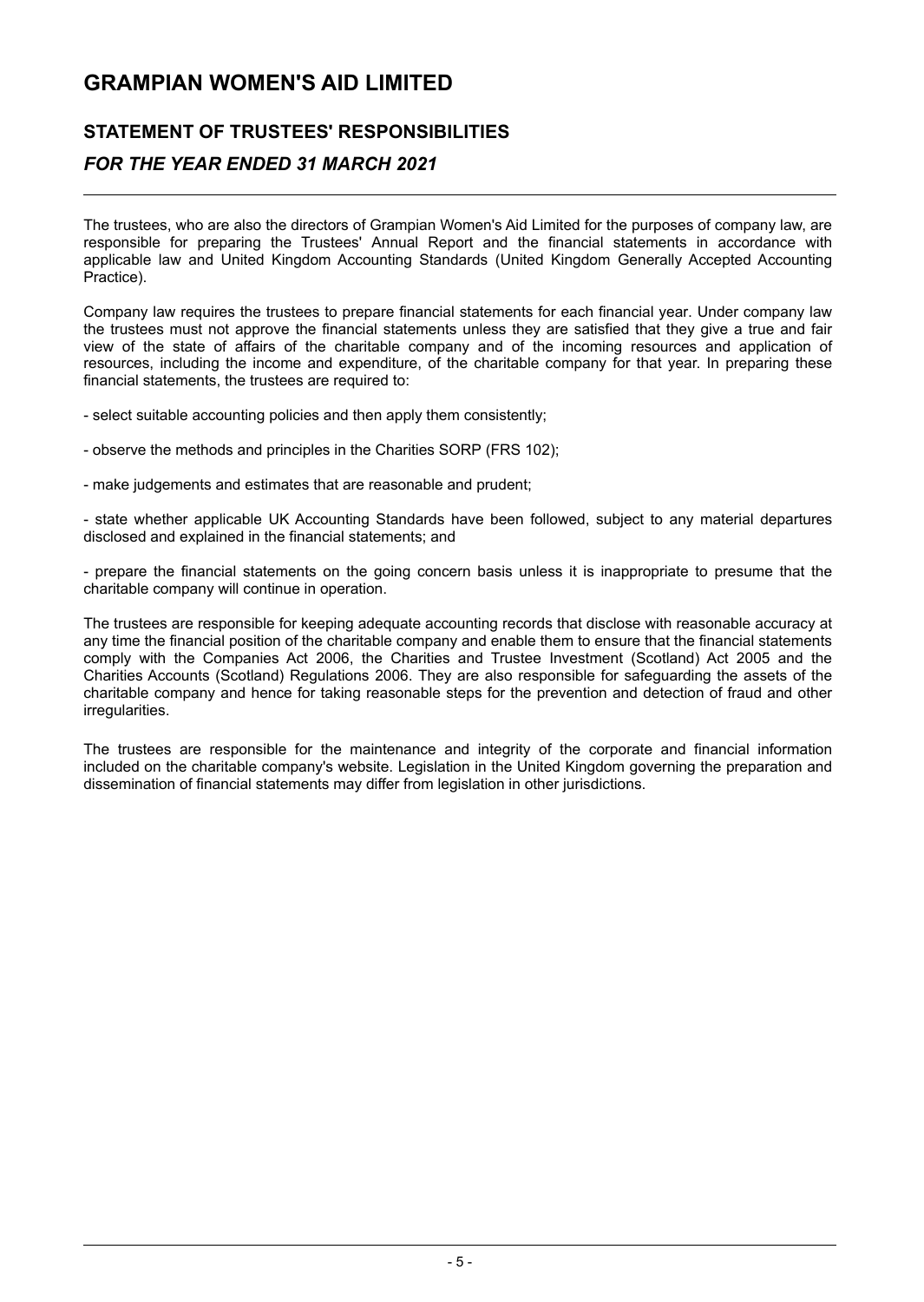### INDEPENDENT AUDITOR'S REPORT

### TO THE TRUSTEES OF GRAMPIAN WOMEN'S AID LIMITED

#### Opinion

We have audited the financial statements of Grampian Women's Aid Limited (the 'charitable company') for the year ended 31 March 2021 which comprise the statement of financial activities, the balance sheet, the statement of cash flows and the notes to the financial statements, including significant accounting policies. The financial reporting framework that has been applied in their preparation is applicable law and United Kingdom Accounting Standards, including FRS 102 The Financial Reporting Standard applicable in the UK and Republic of Ireland (United Kingdom Generally Accepted Accounting Practice) .

In our opinion, the financial statements:

- give a true and fair view of the state of the charitable company's affairs as at 31 March 2021 and of its incoming resources and application of resources, including its income and expenditure, for the year then ended;
- have been properly prepared in accordance with United Kingdom Generally Accepted Accounting Practice; and
- have been prepared in accordance with the requirements of the Companies Act 2006, the Charities and Trustee Investment (Scotland) Act 2005 and regulation 8 of the Charities Accounts (Scotland) Regulations 2006.

#### Basis for opinion

We conducted our audit in accordance with International Standards on Auditing (UK) (ISAs (UK)) and applicable law. Our responsibilities under those standards are further described in the Auditor responsibilities for the audit of the financial statements section of our report. We are independent of the charitable company in accordance with the ethical requirements that are relevant to our audit of the financial statements in the UK, including the FRC's Ethical Standard, and we have fulfilled our other ethical responsibilities in accordance with these requirements. We believe that the audit evidence we have obtained is sufficient and appropriate to provide a basis for our opinion.

#### Conclusions relating to going concern

In auditing the financial statements, we have concluded that the trustees' use of the going concern basis of accounting in the preparation of the financial statements is appropriate.

Based on the work we have performed, we have not identified any material uncertainties relating to events or conditions that, individually or collectively, may cast significant doubt on the charitable company's ability to continue as a going concern for a period of at least twelve months from when the financial statements are authorised for issue.

Our responsibilities and the responsibilities of the trustees with respect to going concern are described in the relevant sections of this report.

#### Other information

The other information comprises the information included in the annual report other than the financial statements and our auditor's report thereon. The trustees are responsible for the other information contained within the annual report. Our opinion on the financial statements does not cover the other information and , except to the extent otherwise explicitly stated in our report, we do not express any form of assurance conclusion thereon. Our responsibility is to read the other information and, in doing so, consider whether the other information is materially inconsistent with the financial statements or our knowledge obtained in the course of the audit, or otherwise appears to be materially misstated. If we identify such material inconsistencies or apparent material misstatements, we are required to determine whether this gives rise to a material misstatement in the financial statements themselves. If, based on the work we have performed, we conclude that there is a material misstatement of this other information, we are required to report that fact.

We have nothing to report in this regard.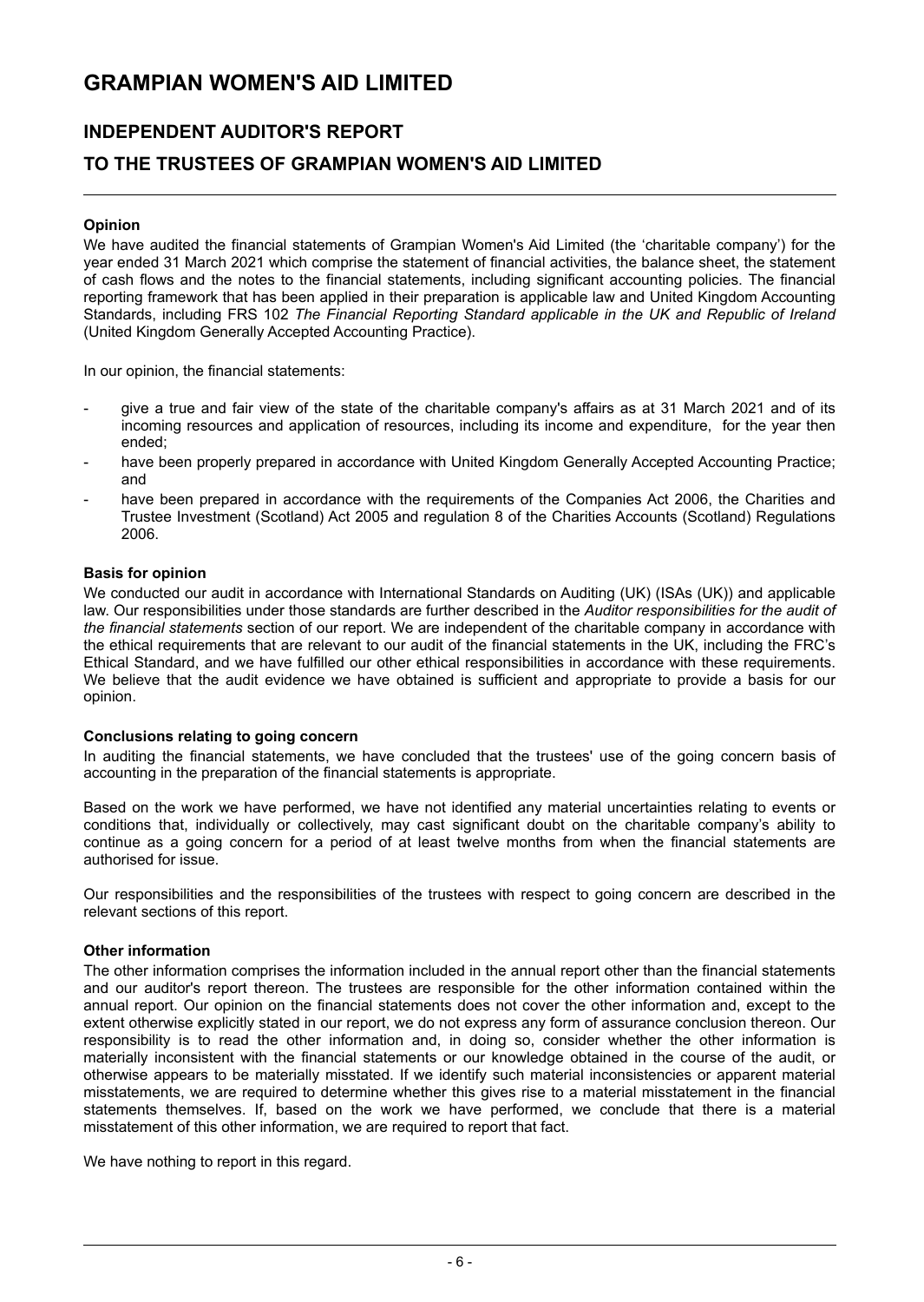# INDEPENDENT AUDITOR'S REPORT (CONTINUED) TO THE TRUSTEES OF GRAMPIAN WOMEN'S AID LIMITED

#### Opinions on other matters prescribed by the Companies Act 2006

In our opinion, based on the work undertaken in the course of our audit:

- the information given in the trustees' report, which includes the directors' report prepared for the purposes of company law, for the financial year for which the financial statements are prepared is consistent with the financial statements; and
- the directors' report included within the trustees' report has been prepared in accordance with applicable legal requirements.

#### Matters on which we are required to report by exception

In the light of the knowledge and understanding of the charitable company and its environment obtained in the course of the audit, we have not identified material misstatements in the directors' report included within the trustees' report.

We have nothing to report in respect of the following matters in relation to which the Companies Act 2006 and the Charities Accounts (Scotland) Regulations 2006 requires us to report to you if, in our opinion:

- adequate and proper accounting records have not been kept, or returns adequate for our audit have not been received from branches not visited by us; or
- the financial statements are not in agreement with the accounting records and returns; or
- certain disclosures of trustees' remuneration specified by law are not made; or
- we have not received all the information and explanations we require for our audit; or
- the trustees were not entitled to prepare the financial statements in accordance with the small companies regime and take advantage of the small companies' exemptions in preparing the trustees' report and from the requirement to prepare a strategic report.

#### Responsibilities of trustees

As explained more fully in the statement of trustees' responsibilities, the trustees, who are also the directors of the charitable company for the purpose of company law, are responsible for the preparation of the financial statements and for being satisfied that they give a true and fair view, and for such internal control as the trustees determine is necessary to enable the preparation of financial statements that are free from material misstatement, whether due to fraud or error. In preparing the financial statements, the trustees are responsible for assessing the charitable company's ability to continue as a going concern, disclosing, as applicable, matters related to going concern and using the going concern basis of accounting unless the trustees either intend to liquidate the charitable company or to cease operations, or have no realistic alternative but to do so.

#### Auditor responsibilities for the audit of the financial statements

Our objectives are to obtain reasonable assurance about whether the financial statements as a whole are free from material misstatement, whether due to fraud or error, and to issue an auditor's report that includes our opinion. Reasonable assurance is a high level of assurance but is not a guarantee that an audit conducted in accordance with ISAs (UK) will always detect a material misstatement when it exists. Misstatements can arise from fraud or error and are considered material if, individually or in the aggregate, they could reasonably be expected to influence the economic decisions of users taken on the basis of these financial statements.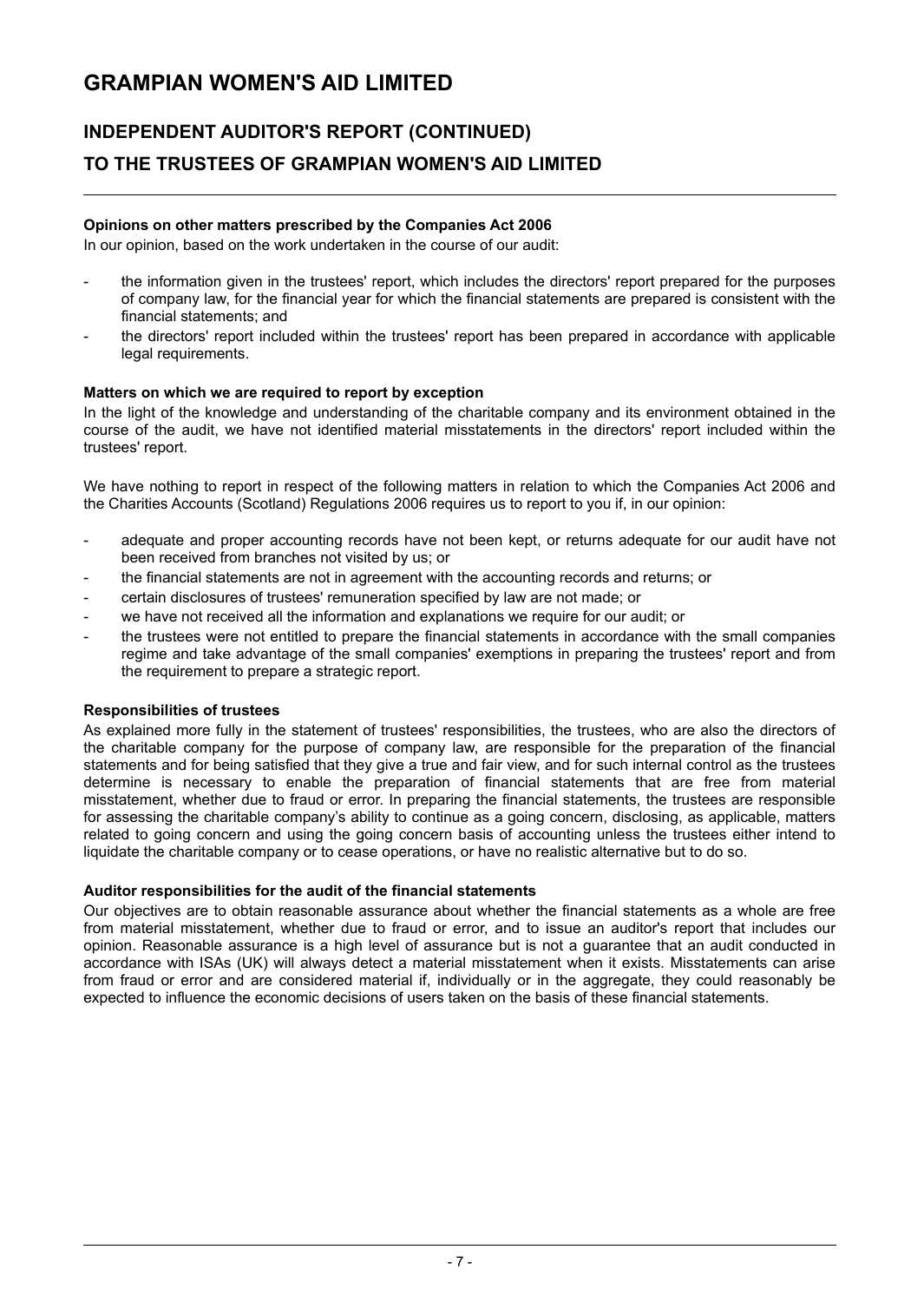# INDEPENDENT AUDITOR'S REPORT (CONTINUED) TO THE TRUSTEES OF GRAMPIAN WOMEN'S AID LIMITED

#### Extent to which the audit is considered capable of detecting irregularities, including fraud

Irregularities, including fraud, are instances of non-compliance with laws and regulations. We design procedures in line with our responsibilities, outlined above, to detect material misstatements in respect of irregularities, including fraud. The extent to which our procedures are capable of detecting irregularities, including fraud is detailed below:

We obtained an understanding of the legal and regulatory frameworks that are applicable to the charity, focusing on provisions of those laws and regulations that had a direct effect on the determination of material amounts and disclosures in the financial statements. The most relevant frameworks we identified include FRS 102, the Charities SORP (FRS102), the Companies Act 2006, the Charities and Trustee Investment (Scotland) Act 2005 and the Charities Accounts (Scotland) Regulations 2006.

We gained an understanding of how the charity is complying with these laws and regulations by making enquiries of management and those charged with governance. We corroborated these enquiries through our review of submitted returns and trustee board meeting minutes.

We assessed the susceptibility of the charity's financial statements to material misstatement, including how fraud might occur, by meeting with management and those charged with governance to understand where it was considered there was susceptibility to fraud. This evaluation also considered how management and those charged with governance were remunerated and whether this provided an incentive for fraudulent activity. We considered the overall control environment and how management and those charged with governance oversee the implementation and operation of controls. In areas of the financial statements where the risks were considered to be higher, we performed procedures to address each identified risk.

The following procedures were perfomed to provide reasonable assurance that the financial statements were free of material fraud or error:

- Reviewing minutes of meetings of those charged with governance;
- Reviewing the level and reasoning behind the charitable company's procurement of any legal and professional fees;
- Performing audit work procedures over the risk of management override of controls, including testing of journal entries and other adjustments for appropriateness , identifying the occurrence of any significant transactions outside the normal course of business and, where these have occurred, evaluating their business rationale and reviewing judgements made by management in their calculation of accounting estimates for potential management bias.

Our audit procedures were designed to respond to the risk of material misstatements in the financial statements, recognising that the risk of not detecting a material misstatement due to fraud is higher than the risk of not detecting one resulting from error, as fraud may involve intentional concealment, forgery, collusion, omission or misrepresentation. There are inherent limitations in the audit procedures performed and the further removed noncompliance with laws and regulations is from the events and transactions reflected in the financial statements, the less likely we are to become aware of it.

A further description of our responsibilities is available on the Financial Reporting Council's website at: https:// www.frc.org.uk/Our-Work/Audit/Audit-and-assurance/Standards-and-guidance/Standards-and-guidance-forauditors/Auditors-responsibilities-for-audit/Description-of-auditors-responsibilities-for-audit.aspx . This description forms part of our auditor's report.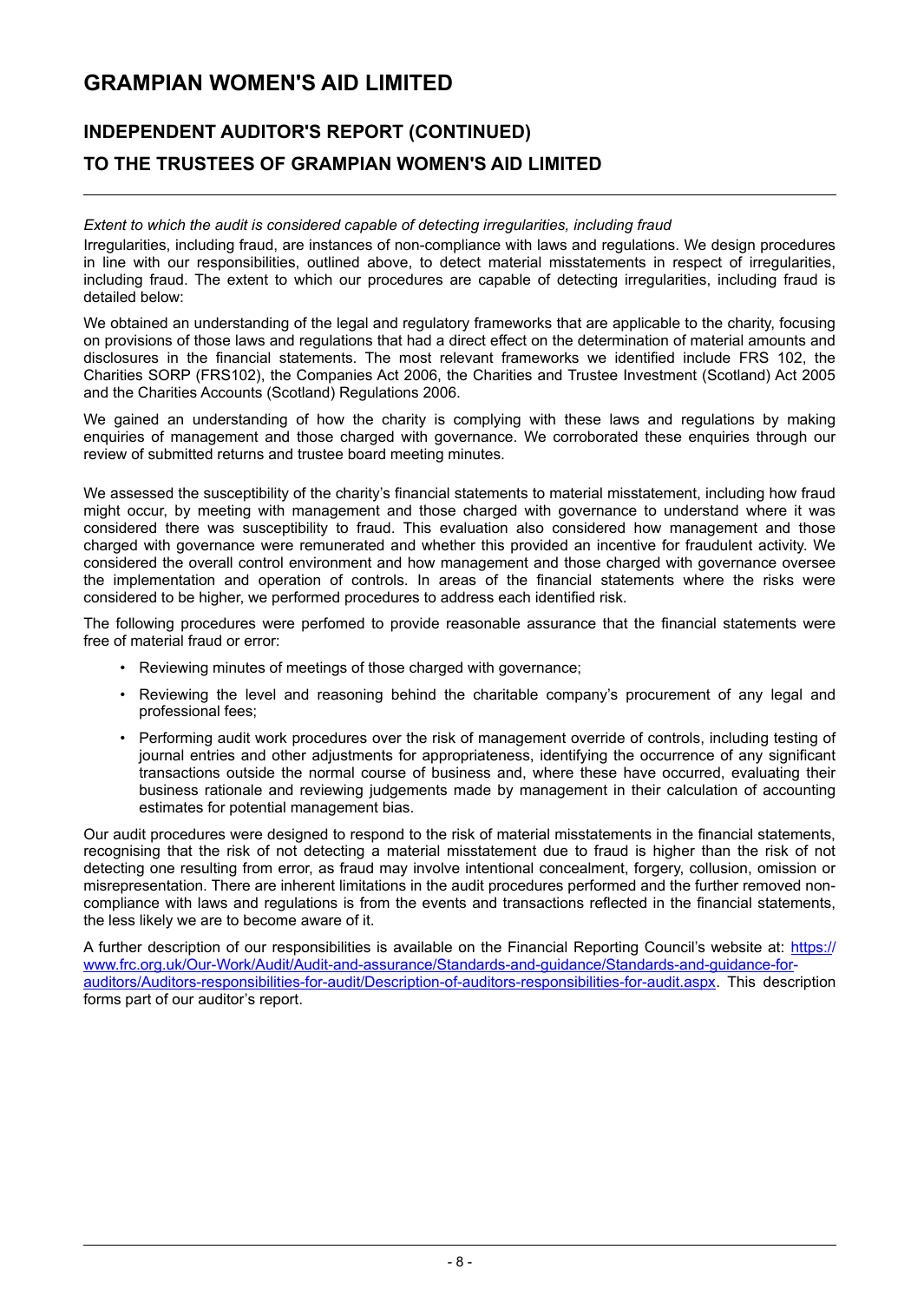# INDEPENDENT AUDITOR'S REPORT (CONTINUED) TO THE TRUSTEES OF GRAMPIAN WOMEN'S AID LIMITED

#### Use of our report

This report is made solely to the charitable company's members, as a body, in accordance with Chapter 3 of Part 16 of the Companies Act 2006 and to the charitable company's trustees, as a body, in accordance with regulation 10 of the Charities Accounts (Scotland) Regulations 2006. Our audit work has been undertaken so that we might state to the charitable company's members and trustees those matters we are required to state to them in an auditors' report and for no other purpose. To the fullest extent permitted by law, we do not accept or assume responsibility to anyone other than the charitable company, the charitable company's members as a body, and the charitable company's trustees as a body, for our audit work, for this report, or for the opinions we have formed.

Johnston Cornschard LLP

Keith Macpherson (Senior Statutory Auditor) for and on behalf of Johnston Carmichael LLP **...............................**....

16 / 03 / 2022

Chartered Accountants Statutory Auditor 227 West George Street

Glasgow G2 2ND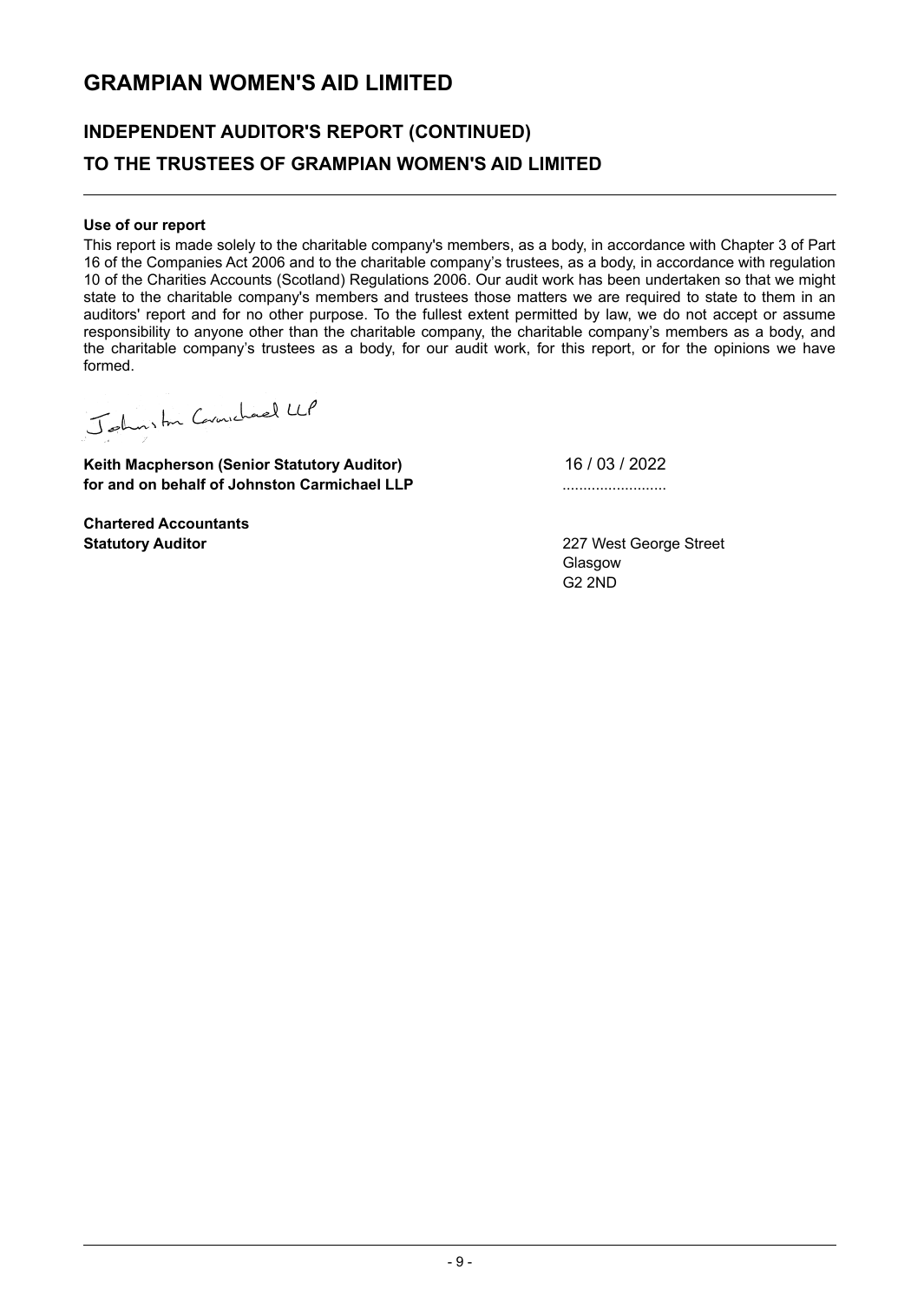### STATEMENT OF FINANCIAL ACTIVITIES INCLUDING INCOME AND EXPENDITURE ACCOUNT

### FOR THE YEAR ENDED 31 MARCH 2021

|                                                                 |              | <b>Unrestricted</b><br>funds<br>general | <b>Unrestricted</b><br>funds<br>designated | <b>Restricted</b><br>funds | <b>Total</b><br>2021 | <b>Total</b><br>2020 |
|-----------------------------------------------------------------|--------------|-----------------------------------------|--------------------------------------------|----------------------------|----------------------|----------------------|
|                                                                 | <b>Notes</b> | £                                       | £                                          | £                          | £                    | £                    |
| Income from:                                                    |              |                                         |                                            |                            |                      |                      |
| Donations and legacies                                          | 3            | 67,359                                  |                                            | 382,992                    | 450,351              | 176,787              |
| Charitable activities                                           | 4            | 208,928                                 |                                            | 36,069                     | 244,997              | 280,771              |
| Investments                                                     | 5            | 682                                     |                                            |                            | 682                  | 1,560                |
| <b>Total income</b>                                             |              | 276,969                                 |                                            | 419,061                    | 696,030              | 459,118              |
| <b>Expenditure on:</b>                                          |              |                                         |                                            |                            |                      |                      |
| Charitable activities                                           | 6            | 209,660                                 | 11,338                                     | 324,427                    | 545,425              | 414,903              |
| Net income for the year/<br>Net movement in funds               |              | 67,309                                  | (11, 338)                                  | 94,634                     | 150,605              | 44,215               |
| <b>Reconciliation of Funds</b><br>Fund balances at 1 April 2020 |              | 45,848                                  | 112,552                                    | 308,076                    | 466,476              | 422,261              |
| <b>Fund balances at 31 March</b><br>2021                        |              | 113,157                                 | 101,214                                    | 402,710                    | 617,081              | 466,476              |

The statement of financial activities includes all gains and losses recognised in the year.

All income and expenditure derive from continuing activities.

The statement of financial activities also complies with the requirements for an income and expenditure account under the Companies Act 2006.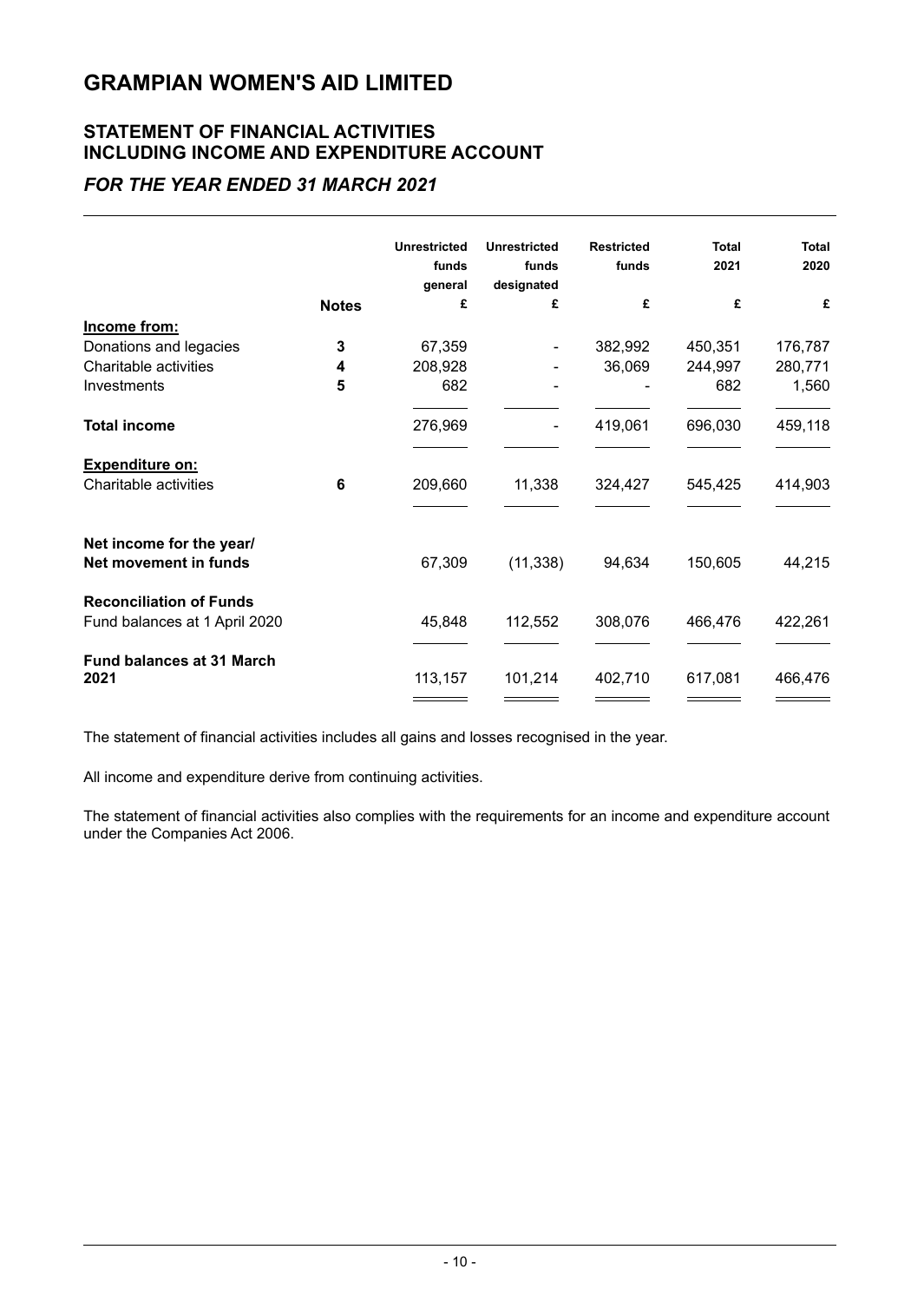### BALANCE SHEET

### AS AT 31 MARCH 2021

|                                                          |              |           | 2021    |           | 2020    |  |
|----------------------------------------------------------|--------------|-----------|---------|-----------|---------|--|
|                                                          | <b>Notes</b> | £         | £       | £         | £       |  |
| <b>Fixed assets</b>                                      |              |           |         |           |         |  |
| Tangible assets                                          | 11           |           | 5,697   |           | 7,600   |  |
| <b>Current assets</b>                                    |              |           |         |           |         |  |
| <b>Debtors</b>                                           | 12           | 19,811    |         | 9,370     |         |  |
| Cash at bank and in hand                                 |              | 610,437   |         | 460,838   |         |  |
|                                                          |              | 630,248   |         | 470,208   |         |  |
| <b>Creditors: amounts falling due within</b><br>one year | 13           | (18, 864) |         | (11, 332) |         |  |
| <b>Net current assets</b>                                |              |           | 611,384 |           | 458,876 |  |
| <b>Total assets less current liabilities</b>             |              |           | 617,081 |           | 466,476 |  |
|                                                          |              |           |         |           |         |  |
| The funds of the charity:                                |              |           |         |           |         |  |
| <b>Restricted funds</b>                                  | 15           |           | 402,710 |           | 308,076 |  |
| Unrestricted funds - designated                          | 16           |           | 101,214 |           | 112,552 |  |
| General unrestricted funds                               |              |           | 113,157 |           | 45,848  |  |
|                                                          |              |           | 617,081 |           | 466,476 |  |
|                                                          |              |           |         |           |         |  |

These financial statements have been prepared in accordance with the provisions applicable to companies subject to the small companies regime.

15 / 03 / 2022

The accounts were approved by the Trustees on ..................................

L Harrington

L Harrington **Trustee** 

Company Registration No. SC129369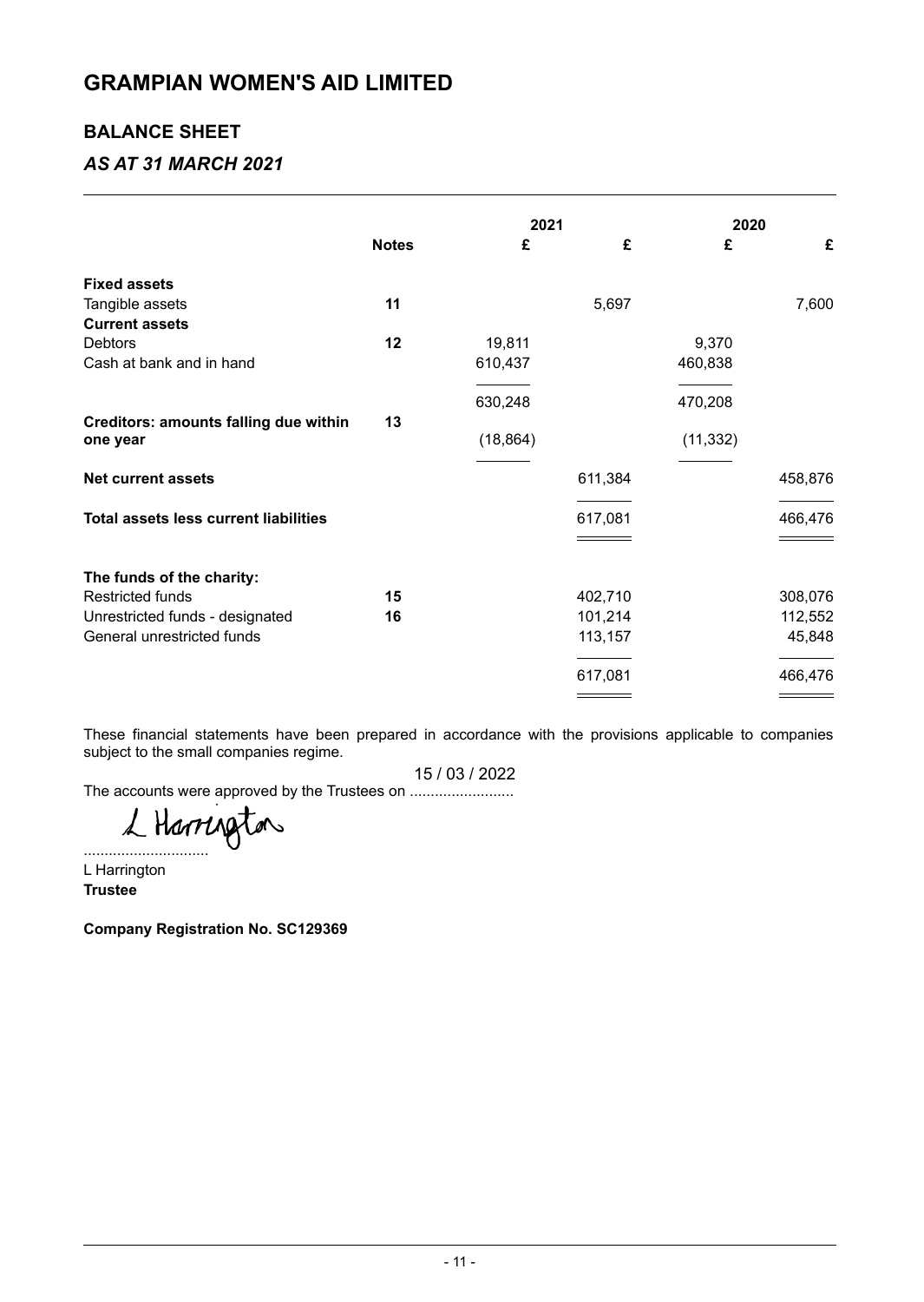### STATEMENT OF CASH FLOWS

### FOR THE YEAR ENDED 31 MARCH 2021

|                                                           | 2021    | 2020    |
|-----------------------------------------------------------|---------|---------|
| <b>Notes</b>                                              | £<br>£  | £<br>£  |
| Cash flows from operating activities                      |         |         |
| Cash generated from operations                            | 148,917 | 95,261  |
| <b>Investing activities</b>                               |         |         |
| Purchase of tangible fixed assets                         |         | (1,730) |
| Investment income received                                | 682     | 1,560   |
| Net cash generated from/(used in)<br>investing activities | 682     | (170)   |
| Net cash used in financing activities                     |         |         |
| Net increase in cash and cash equivalents                 | 149,599 | 95,091  |
| Cash and cash equivalents at beginning of year            | 460,838 | 365,747 |
| Cash and cash equivalents at end of year                  | 610,437 | 460,838 |
|                                                           |         |         |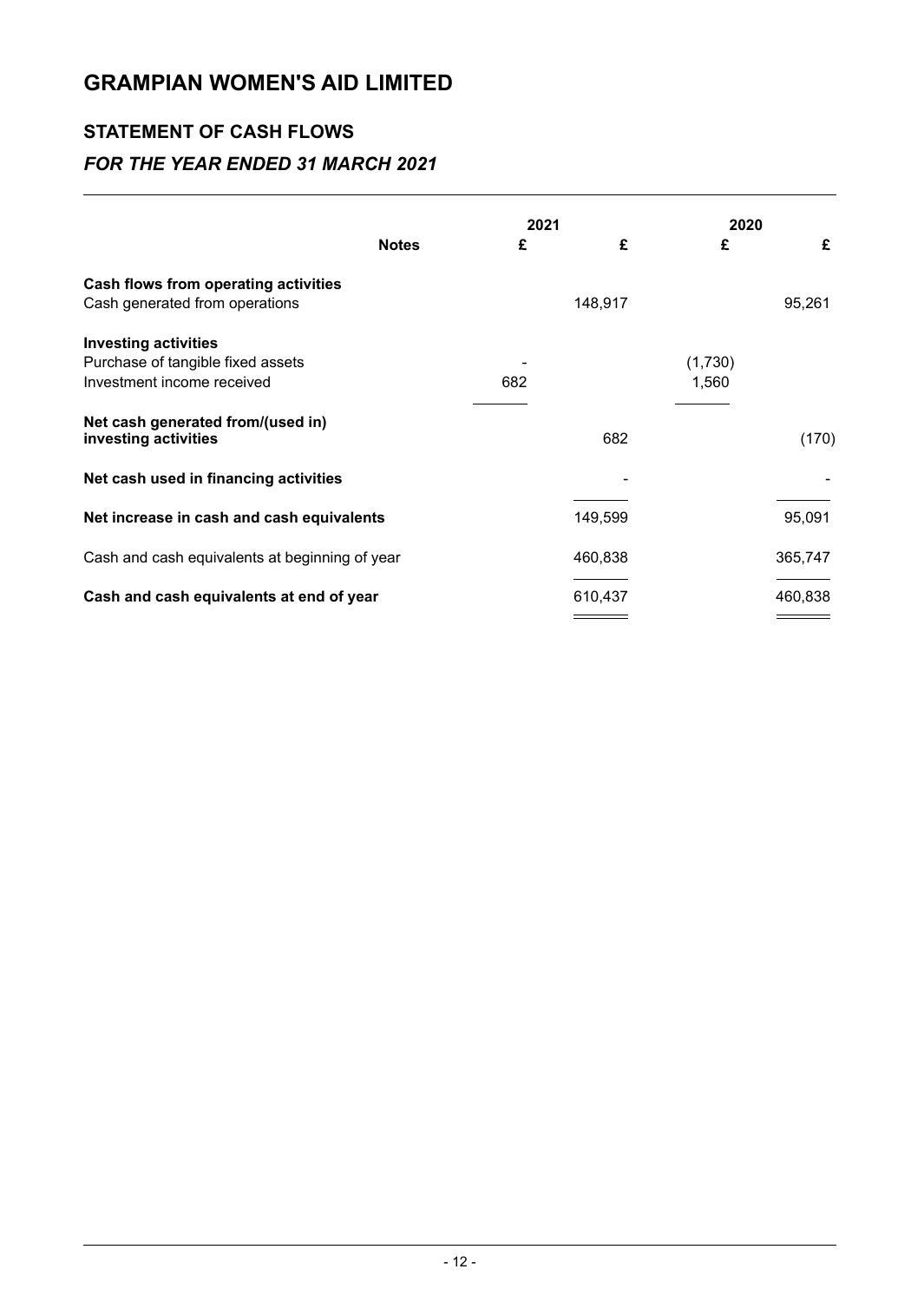# NOTES TO THE FINANCIAL STATEMENTS FOR THE YEAR ENDED 31 MARCH 2021

#### 1 Accounting policies

#### Charity information

Grampian Women's Aid Limited is a charitable company limited by guarantee incorporated in Scotland. The registered office is The Gatehouse, Quarry Road, Aberdeen, AB16 5UU.

#### 1.1 Accounting convention

These accounts have been prepared in accordance with FRS 102 "The Financial Reporting Standard applicable in the UK and Republic of Ireland" ("FRS 102") "Accounting and Reporting by Charities : Statement of Recommended Practice applicable to charities preparing their accounts in accordance with the Financial Reporting Standard applicable in the UK and Republic of Ireland (FRS 102), the Companies Act 2006, the Charities and Trustee Investment (Scotland) Act 2005 and the Charities Accounts (Scotland) Regulations 2006. The disclosure requirements of Section 1A of FRS 102 have been applied other than where additional disclosure is required to show a true and fair view.

The charitable company is a Public Benefit Entity as defined by FRS 102.

The charity has availed itself of S396 of the Companies Act 2006, as permitted in paragraph 4(1) of Schedule 1 of SI 2008 No 409, and adapted the Companies Act formats to reflect the special nature of the charity's activities.

The financial statements are prepared in sterling, which is the functional currency of the charitable company. Monetary amounts in these financial statements are rounded to the nearest  $\hat{\mathbf{E}}$ .

The accounts have been prepared on the historical cost convention. The principal accounting policies adopted are set out below.

#### 1.2 Going concern

The charity continues to see an increase in demand for their services which has resulted in additional funding in the year. The Trustees have reviewed their forecasts and are comfortable they have sufficient reserves in order to meet the increase in demand.

At the time of approving the financial statements, the trustees have not identified any material uncertainties and have a reasonable expectation that the charitable company has adequate resources to continue in operational existence for at least the next 12 months . Thus the trustees continue to adopt the going concern basis of accounting in preparing the financial statements.

#### 1.3 Charitable funds

Unrestricted funds are available for use at the discretion of the trustees in furtherance of their charitable objectives unless the funds have been designated for other purposes.

Designated funds are funds which have been set aside out of unrestricted funds by the trustees for a specific purpose.

Restricted funds can only be used for particular restricted purposes within the objects of the charity. Restrictions arise when specified by the donor or when funds are raised for particular restricted purposes.

Further explanation of the nature and purpose of each fund is included in the notes to the financial statements.

#### 1.4 Income

Income is recognised when the charitable company is entitled to it after any performance conditions have been met, the amounts can be measured reliably, and it is probable that income will be received.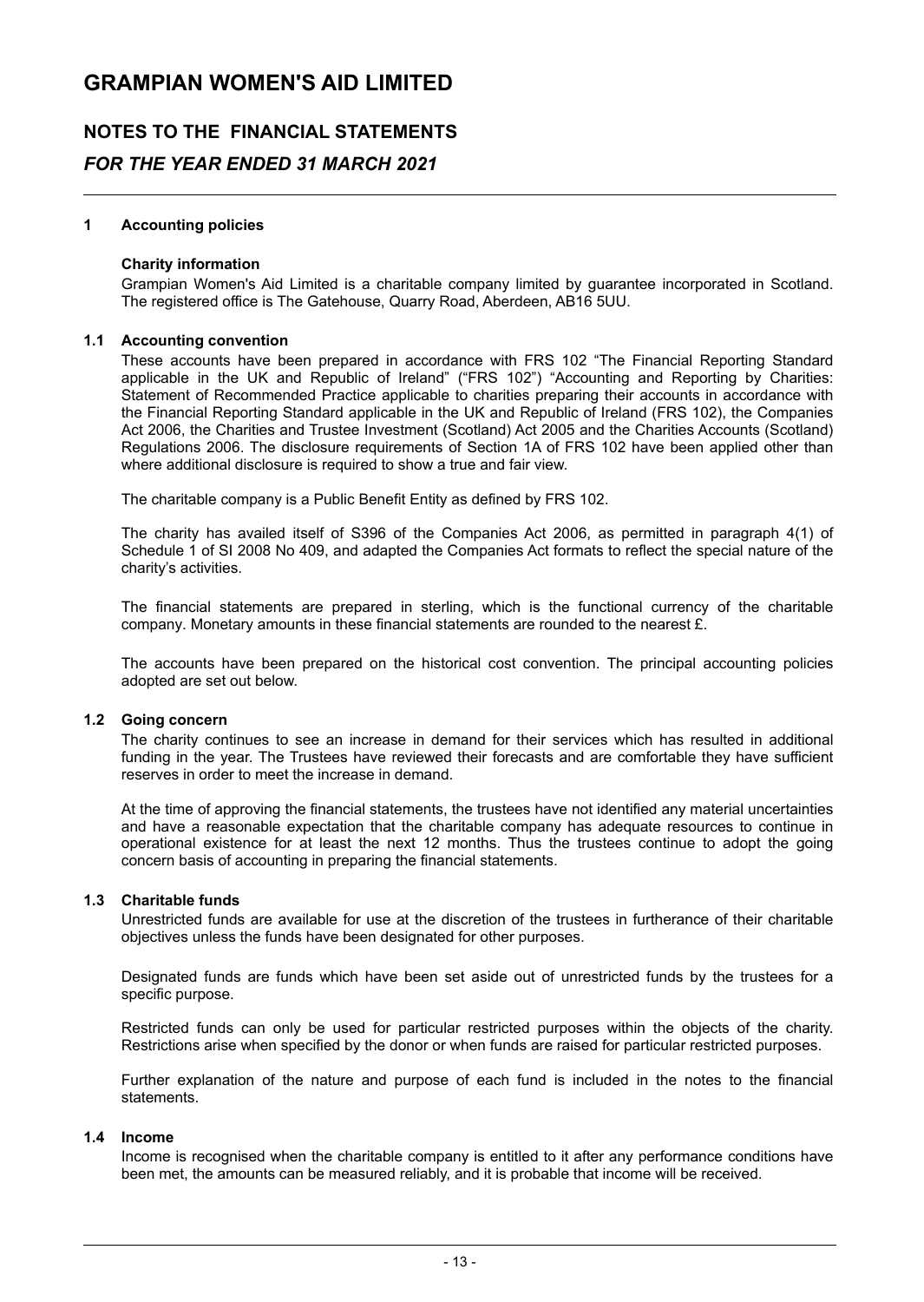# NOTES TO THE FINANCIAL STATEMENTS (CONTINUED) FOR THE YEAR ENDED 31 MARCH 2021

#### 1 Accounting policies (Continued)

Cash donations are recognised on receipt. Other donations are recognised once the charitable company has been notified of the donation, unless performance conditions require deferral of the amount.

Income tax recoverable in relation to donations received under Gift Aid or deeds of covenant is recognised at the time of the donation.

Bank interest is recognised when receivable.

Legacies are recognised on receipt or otherwise if the charitable company has been notified of an impending distribution, the amount is known, and receipt is expected. If the amount is not known, the legacy is treated as a contingent asset.

Charitable activities income including grants are recognised on receipt or otherwise if the charitable company has been notified of an impending distribution, the amount is known, and receipt is expected.

#### 1.5 Expenditure

Expenditure is accounted for on an accruals basis as soon as there is a legal or constructive obligation, inclusive of VAT which cannot be recovered, and has been classified under headings that aggregate all costs related to that category. Where costs cannot be directly attributed to particular headings they have been allocated to activities on a basis consistent with the use of resources.

#### 1.6 Tangible fixed assets

Tangible fixed assets are initially measured at cost and subsequently measured at cost, net of depreciation and any impairment losses.

Depreciation is recognised so as to write off the cost of assets less their residual values over their useful lives on the following bases:

Computer equipment 25% reducing balance

The gain or loss arising on the disposal of an asset is determined as the difference between the sale proceeds and the carrying value of the asset, and is recognised in net income/(expenditure) for the year.

#### 1.7 Impairment of fixed assets

At each reporting end date, the charitable company reviews the carrying amounts of its tangible assets to determine whether there is any indication that those assets have suffered an impairment loss. If any such indication exists, the recoverable amount of the asset is estimated in order to determine the extent of the impairment loss (if any).

#### 1.8 Cash and cash equivalents

Cash and cash equivalents include cash in hand and deposits held at call with banks.

#### 1.9 Financial instruments

The charitable company has elected to apply the provisions of Section 11 'Basic Financial Instruments' and Section 12 'Other Financial Instruments Issues' of FRS 102 to all of its financial instruments.

Financial instruments are recognised in the charitable company's balance sheet when the charitable company becomes party to the contractual provisions of the instrument.

#### Basic financial assets

Basic financial assets, which include debtors and cash and bank balances, are measured at transaction price including transaction costs.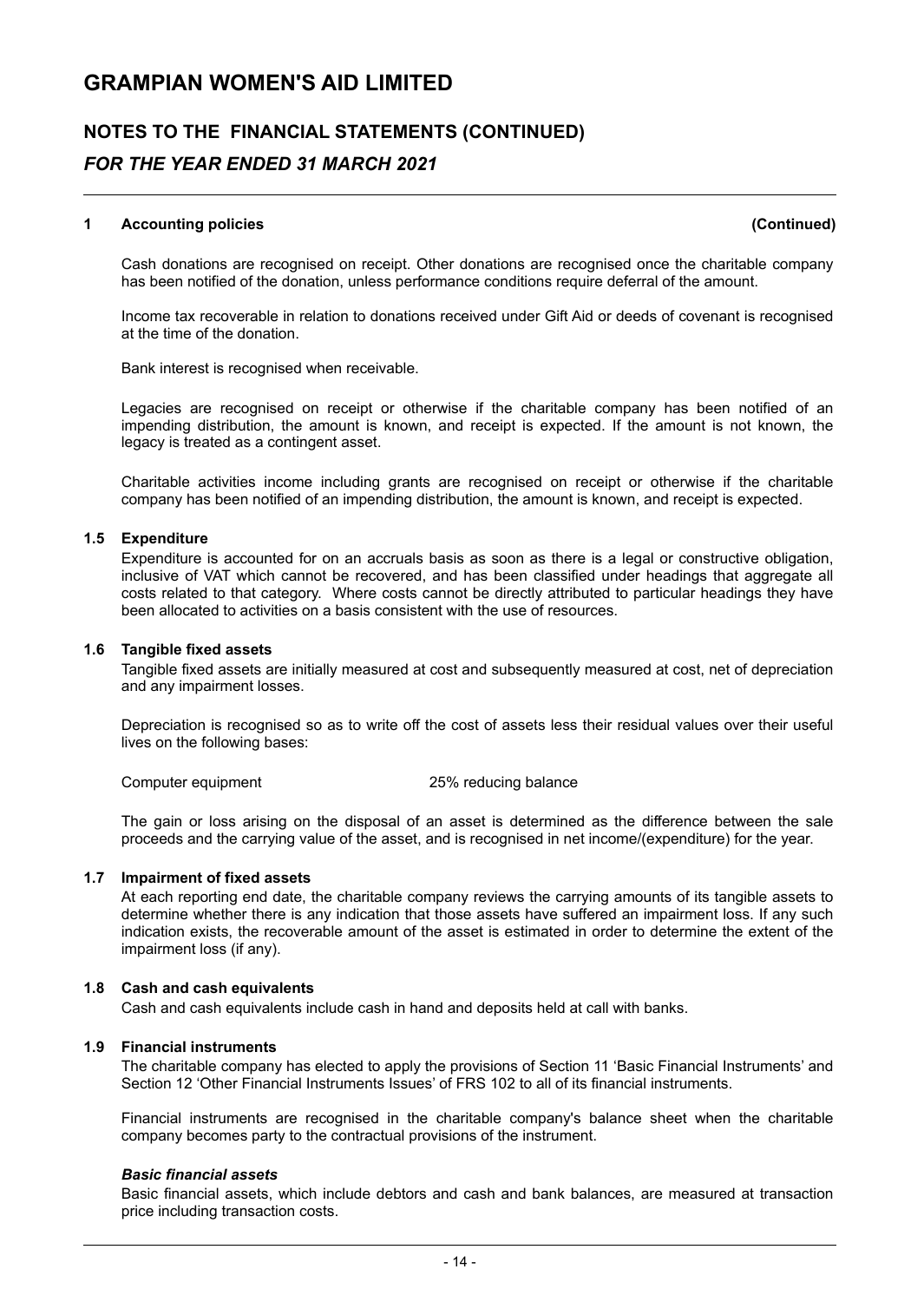### NOTES TO THE FINANCIAL STATEMENTS (CONTINUED) FOR THE YEAR ENDED 31 MARCH 2021

#### 1 Accounting policies (Continued)

#### Basic financial liabilities

Basic financial liabilities, including creditors are recognised at transaction price .

Trade creditors are obligations to pay for goods or services that have been acquired in the ordinary course of operations from suppliers. Amounts payable are classified as current liabilities if payment is due within one year or less .

#### Derecognition of financial liabilities

Financial liabilities are derecognised when the charitable company 's contractual obligations expire or are discharged or cancelled.

#### 1.10 Employee benefits

The cost of any unused holiday entitlement is recognised in the period in which the employee's services are received.

#### 1.11 Retirement benefits

Payments to defined contribution retirement benefit schemes are charged as an expense as they fall due.

#### 1.12 Leases

Rentals payable under operating leases, including any lease incentives received, are charged to expenditure on a straight line basis over the term of the relevant lease.

#### 1.13 Taxation

The charity is exempt from corporation tax on its charitable activities.

#### 2 Critical accounting estimates and judgements

In the application of the charitable company's accounting policies, the trustees are required to make judgements, estimates and assumptions about the carrying amount of assets and liabilities that are not readily apparent from other sources. The estimates and associated assumptions are based on historical experience and other factors that are considered to be relevant. Actual results may differ from these estimates.

The estimates and underlying assumptions are reviewed on an ongoing basis. Revisions to accounting estimates are recognised in the period in which the estimate is revised where the revision affects only that period, or in the period of the revision and future periods where the revision affects both current and future periods.

The trustees consider that there are no estimates and underlying assumptions which have significant risk of causing a material adjustment to the carrying amount of assets and liabilities.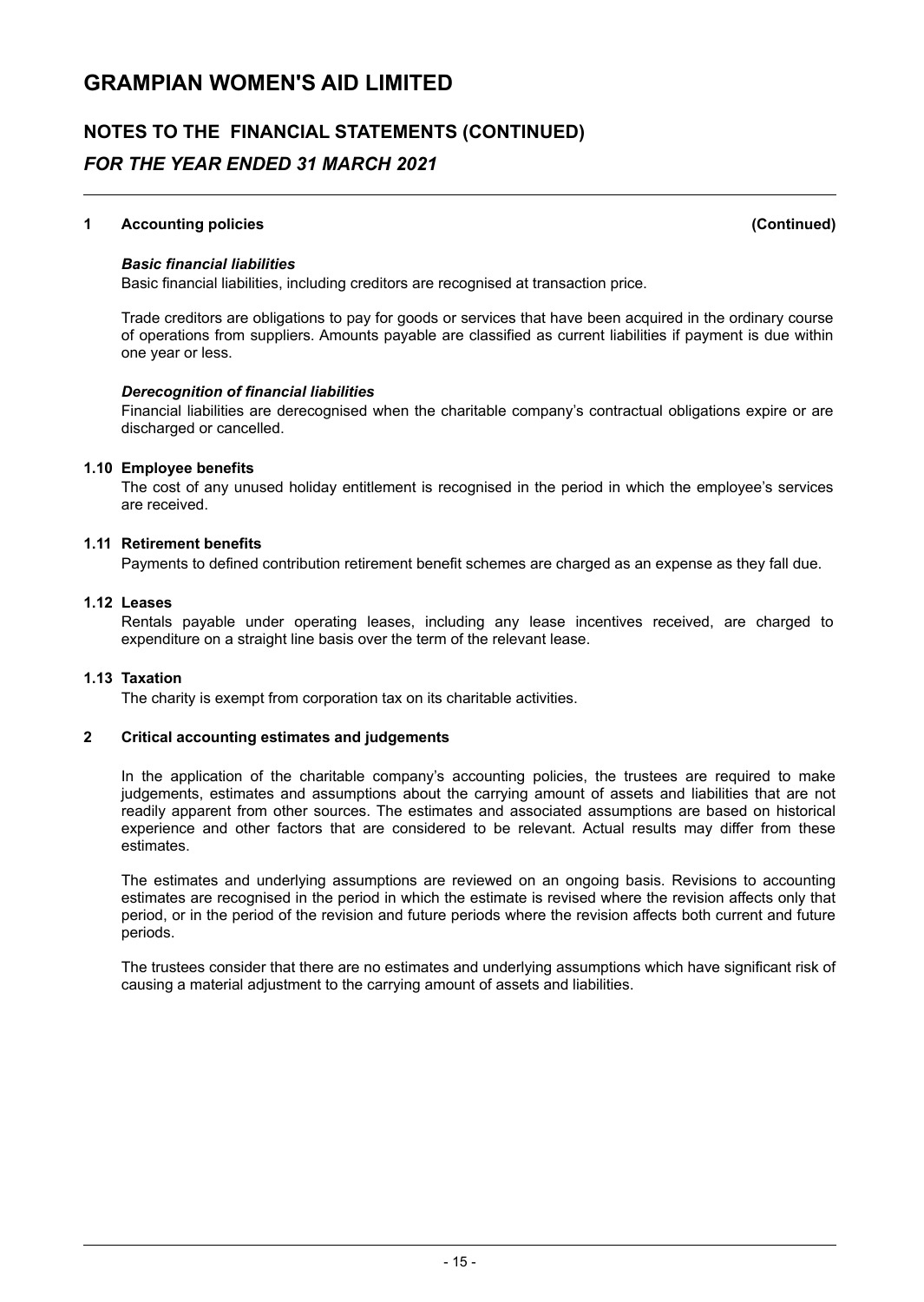# NOTES TO THE FINANCIAL STATEMENTS (CONTINUED) FOR THE YEAR ENDED 31 MARCH 2021

#### 3 Donations and legacies

|                     | <b>Unrestricted</b><br>funds<br>general | <b>Restricted</b><br>funds | <b>Total</b> | Unrestricted<br>funds<br>general | <b>Restricted</b><br>funds | <b>Total</b> |
|---------------------|-----------------------------------------|----------------------------|--------------|----------------------------------|----------------------------|--------------|
|                     | 2021                                    | 2021                       | 2021         | 2020                             | 2020                       | 2020         |
|                     | £                                       | £                          | £            | £                                | £                          | £            |
| Donations and gifts | 67,359                                  | 103,917                    | 171,276      | 16.561                           |                            | 16,561       |
| Government grants   | $\overline{\phantom{a}}$                | 279.075                    | 279,075      | $\overline{\phantom{0}}$         | 160,226                    | 160,226      |
|                     |                                         |                            |              |                                  |                            |              |
|                     | 67,359                                  | 382,992                    | 450,351      | 16,561                           | 160,226                    | 176,787      |
|                     |                                         |                            |              |                                  |                            |              |

Included within Government Grants is income of £129,069 (2020 - £160,226) received from National Lottery Community Fund to deliver and develop the outreach service in Aberdeenshire. Included above is also £85,000 received towards the Equally Safe Bridge Funding and £65,006 in grants from the Scottish Government.

#### 4 Charitable activities

|                                  | 2021<br>£ | 2020<br>£ |
|----------------------------------|-----------|-----------|
| Services provided under contract | 128,482   | 119,668   |
| Other income                     | 116,515   | 161,103   |
|                                  |           |           |
|                                  | 244,997   | 280,771   |
|                                  |           |           |
| Analysis by fund                 |           |           |
| Unrestricted funds - general     | 208,928   | 208,689   |
| <b>Restricted funds</b>          | 36,069    | 72,082    |
|                                  |           |           |
|                                  | 244,997   | 280,771   |
|                                  |           |           |

#### 5 Investments

| <b>Unrestricted</b> | <b>Unrestricted</b> |                     |
|---------------------|---------------------|---------------------|
| funds               | funds               |                     |
| general             | general             |                     |
| 2020                | 2021                |                     |
| £                   | £                   |                     |
| 1,560               | 682                 | Interest receivable |
|                     |                     |                     |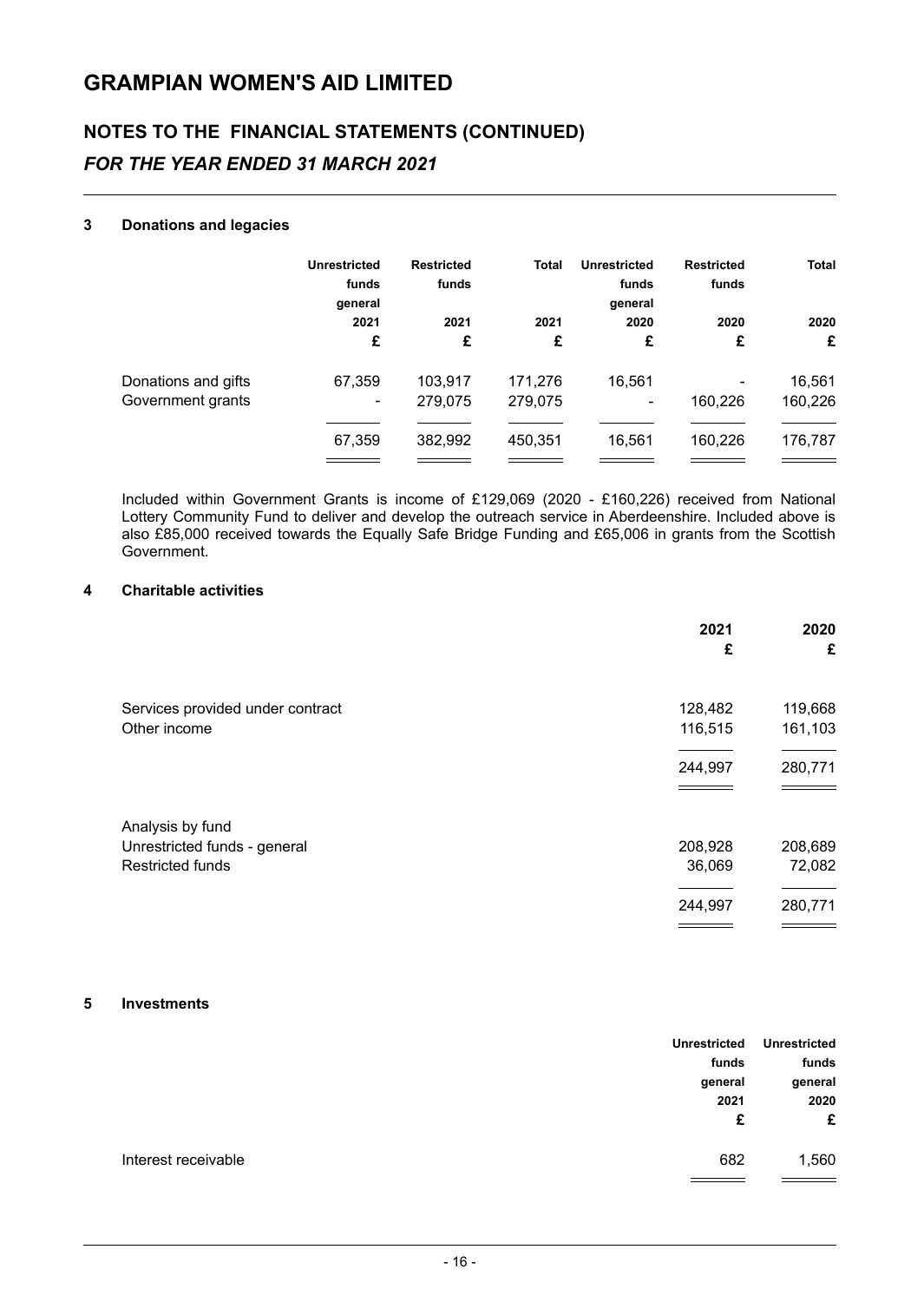# NOTES TO THE FINANCIAL STATEMENTS (CONTINUED) FOR THE YEAR ENDED 31 MARCH 2021

#### 6 Charitable activities

| 2021                                                        | 2020    |
|-------------------------------------------------------------|---------|
| £                                                           | £       |
| Staff costs<br>302,783                                      | 266,578 |
| 61,790<br>Rent, rates and water                             | 68,486  |
| 4,387<br>Insurance                                          | 4,253   |
| 3,184<br>Light and heat                                     | 2,768   |
| 178<br>Postage and stationery                               | 585     |
| IT services<br>12,355                                       | 3,034   |
| 5,276<br>Internet and phones                                | 5,987   |
| Sundries<br>4,179                                           | 5,617   |
| 3,812<br>Repairs and maintenance                            | 5,639   |
| 5,721<br>Travelling expenses                                | 10,460  |
| Women's grant and funds<br>70,938                           |         |
| Refuge direct support costs<br>53,022                       |         |
| GWPA wages & travel Pathways                                | 16,978  |
| <b>GWPA clinical supervision</b>                            | 360     |
| <b>GWPA Pathways management</b>                             | 1,200   |
| GWPA home safety equipment                                  | 1,886   |
| 527,625                                                     | 393,831 |
| 2,734                                                       | 12,063  |
| Support costs (see note 7)<br>15,066                        |         |
| Governance costs (see note 7)                               | 9,009   |
| 545,425                                                     | 414,903 |
|                                                             |         |
| Analysis by fund<br>Unrestricted funds - general<br>209,660 | 262,329 |
| Unrestricted funds - designated<br>11,338                   | 22,965  |
| <b>Restricted funds</b><br>324,427                          | 129,609 |
| 545,425                                                     | 414,903 |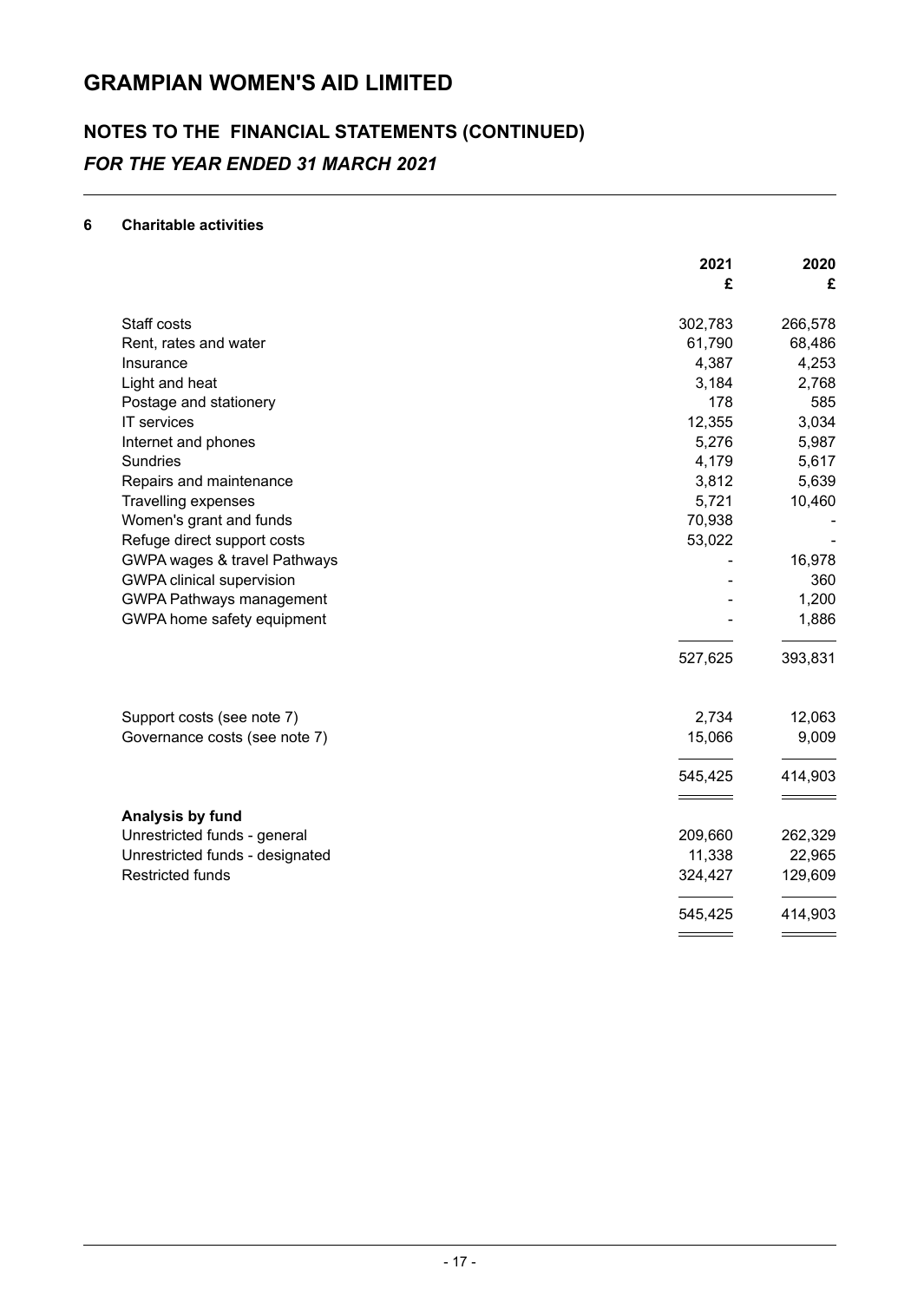# NOTES TO THE FINANCIAL STATEMENTS (CONTINUED) FOR THE YEAR ENDED 31 MARCH 2021

| 7 | <b>Support costs</b>   |                      |                     |        |                    |                     |        |
|---|------------------------|----------------------|---------------------|--------|--------------------|---------------------|--------|
|   |                        | <b>Support costs</b> | Governance<br>costs |        | 2021 Support costs | Governance<br>costs | 2020   |
|   |                        | £                    | £                   | £      | £                  | £                   | £      |
|   | Depreciation           | 1,903                |                     | 1,903  | 2,057              |                     | 2,057  |
|   | Sundries               | 398                  |                     | 398    | 484                |                     | 484    |
|   | Professional and other |                      |                     |        |                    |                     |        |
|   | fees                   | 433                  |                     | 433    | 9,522              |                     | 9,522  |
|   | Audit fees             |                      | 9,927               | 9,927  |                    | 4,041               | 4,041  |
|   | Accountancy            |                      | 4,706               | 4,706  |                    | 1,802               | 1,802  |
|   | Legal and professional |                      | 433                 | 433    |                    | 3,166               | 3,166  |
|   |                        | 2,734                | 15,066              | 17,800 | 12,063             | 9,009               | 21,072 |
|   |                        |                      |                     |        |                    |                     |        |
|   | Analysed between       |                      |                     |        |                    |                     |        |
|   | Charitable activities  | 2,734                | 15,066              | 17,800 | 12,063             | 9,009               | 21,072 |
|   |                        |                      |                     |        |                    |                     |        |

| 8 | Net movement in funds                                                | 2021  | 2020  |
|---|----------------------------------------------------------------------|-------|-------|
|   | Net movement in funds is stated after charging/(crediting)           |       | £     |
|   |                                                                      |       |       |
|   | Fees payable to the company's auditor for the audit of the company's |       |       |
|   | financial statements                                                 | 9.927 | 4,041 |
|   | Depreciation of owned tangible fixed assets                          | 1.903 | 2,057 |
|   |                                                                      |       |       |

#### 9 Trustees

None of the trustees (or any persons connected with them) received any remuneration or benefits from the charitable company during the year.

None of the trustees (or any persons connected with them) received reimbursement of expenses or expenses paid directly on their behalf by the charity during the year.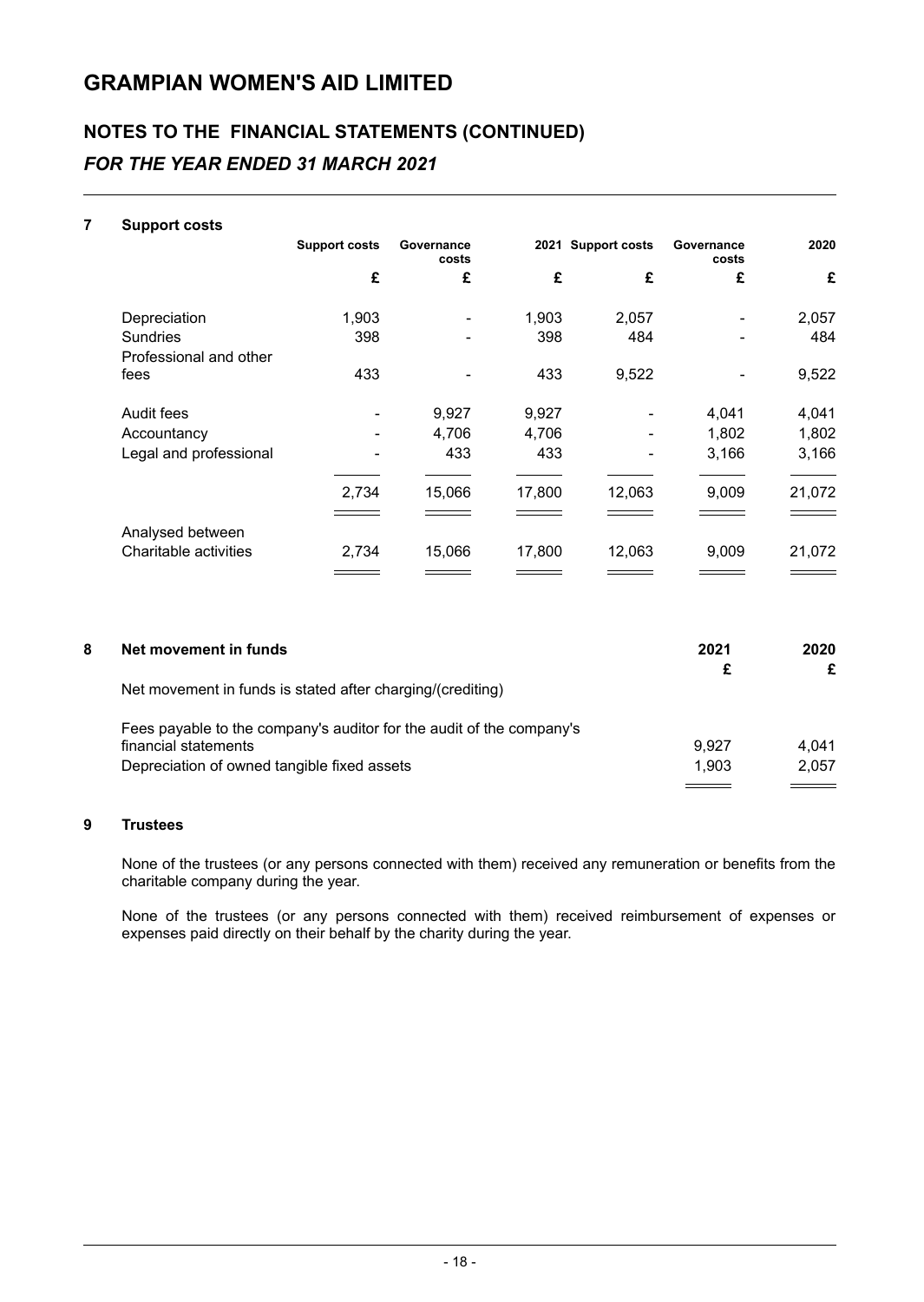# NOTES TO THE FINANCIAL STATEMENTS (CONTINUED) FOR THE YEAR ENDED 31 MARCH 2021

#### 10 Employees

The average monthly number of employees during the year was:

|                         | 2021<br><b>Number</b> | 2020<br><b>Number</b> |
|-------------------------|-----------------------|-----------------------|
| Management              | 1                     | 1                     |
| Advice and support      | 12                    | 10                    |
| Cleaning                |                       | 1                     |
| Administration          | 1                     | 1                     |
| Total                   | 15                    | 13                    |
|                         |                       |                       |
| <b>Employment costs</b> | 2021                  | 2020                  |
|                         | £                     | £                     |
| Wages and salaries      | 282,353               | 245,128               |
| Social security costs   | 14,950                | 16,334                |
| Other pension costs     | 5,480                 | 5,116                 |
|                         | 302,783               | 266,578               |
|                         |                       |                       |

Key management remuneration (which includes Employer National Insurance and Pension) of £44,139 (2020: £42,525) was paid in the year .

There were no employees whose annual remuneration was £60,000 or more.

#### 11 Tangible fixed assets

|                                    | <b>Computer equipment</b> |
|------------------------------------|---------------------------|
|                                    | £                         |
| Cost<br>At 1 April 2020            | 15,625                    |
|                                    |                           |
| At 31 March 2021                   | 15,625                    |
|                                    |                           |
| <b>Depreciation and impairment</b> |                           |
| At 1 April 2020                    | 8,025                     |
| Depreciation charged in the year   | 1,903                     |
| At 31 March 2021                   | 9,928                     |
|                                    |                           |
| <b>Carrying amount</b>             |                           |
| At 31 March 2021                   | 5,697                     |
| At 31 March 2020                   | 7,600                     |
|                                    |                           |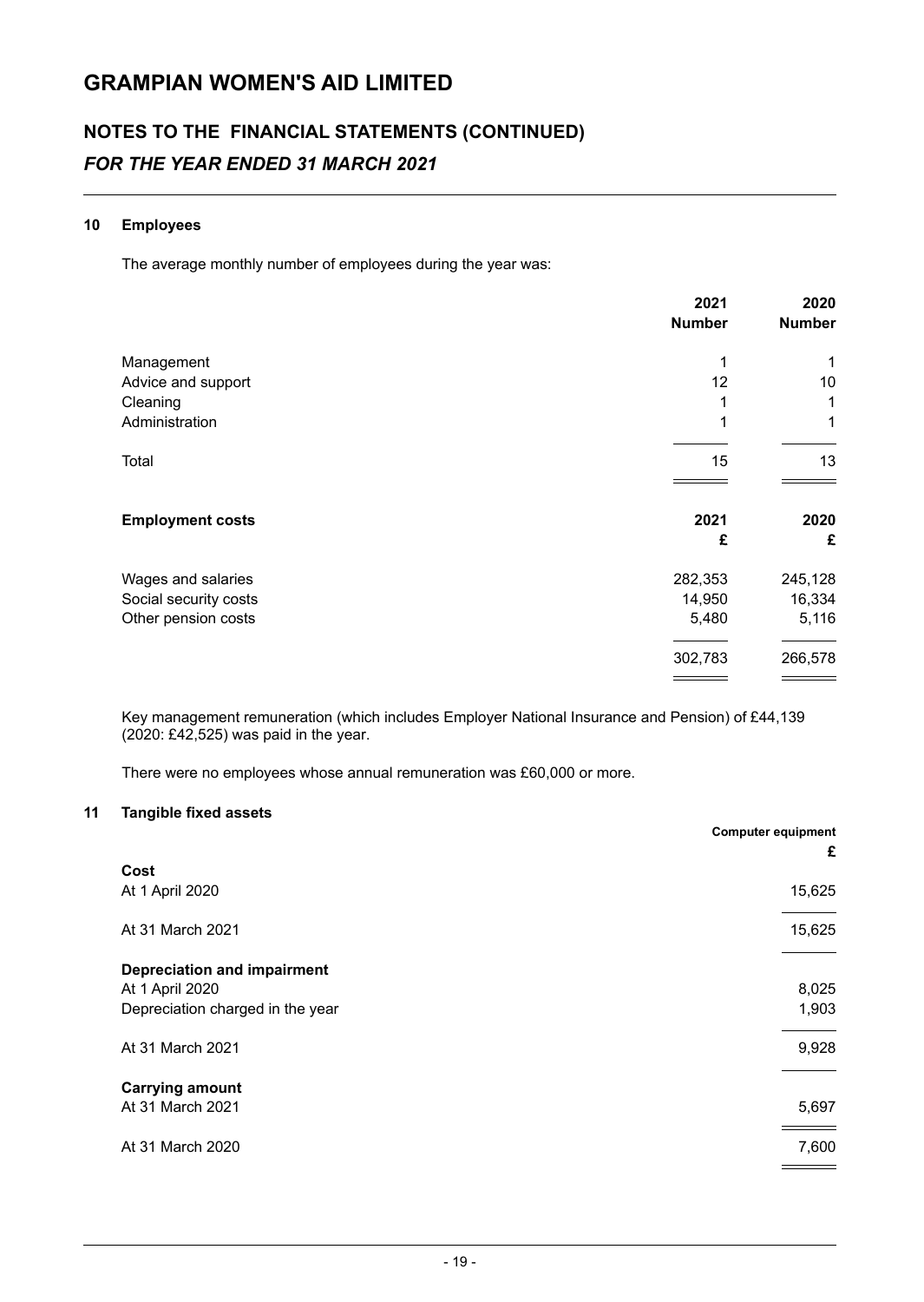# NOTES TO THE FINANCIAL STATEMENTS (CONTINUED) FOR THE YEAR ENDED 31 MARCH 2021

#### 12 Debtors

|    |                                                | 2021   | 2020   |
|----|------------------------------------------------|--------|--------|
|    | Amounts falling due within one year:           | £      | £      |
|    | Trade debtors                                  | 13,073 | 895    |
|    | Other debtors                                  |        | 1,417  |
|    | Prepayments and accrued income                 | 6,738  | 7,058  |
|    |                                                | 19,811 | 9,370  |
| 13 | Creditors: amounts falling due within one year |        |        |
|    |                                                | 2021   | 2020   |
|    |                                                | £      | £      |
|    | Other taxation and social security             | 6,885  | 4,285  |
|    | Trade creditors                                | 1,104  | 2,220  |
|    | Accruals and deferred income                   | 10,875 | 4,827  |
|    |                                                | 18,864 | 11,332 |
|    |                                                |        |        |

#### 14 Retirement benefit schemes

#### Defined contribution schemes

The charitable company operates a defined contribution pension scheme for all qualifying employees. The assets of the scheme are held separately from those of the charitable company in an independently administered fund.

The charge to the statement of financial activities in respect of defined contribution schemes was £5,480  $(2020 - \text{\pounds}5, 116).$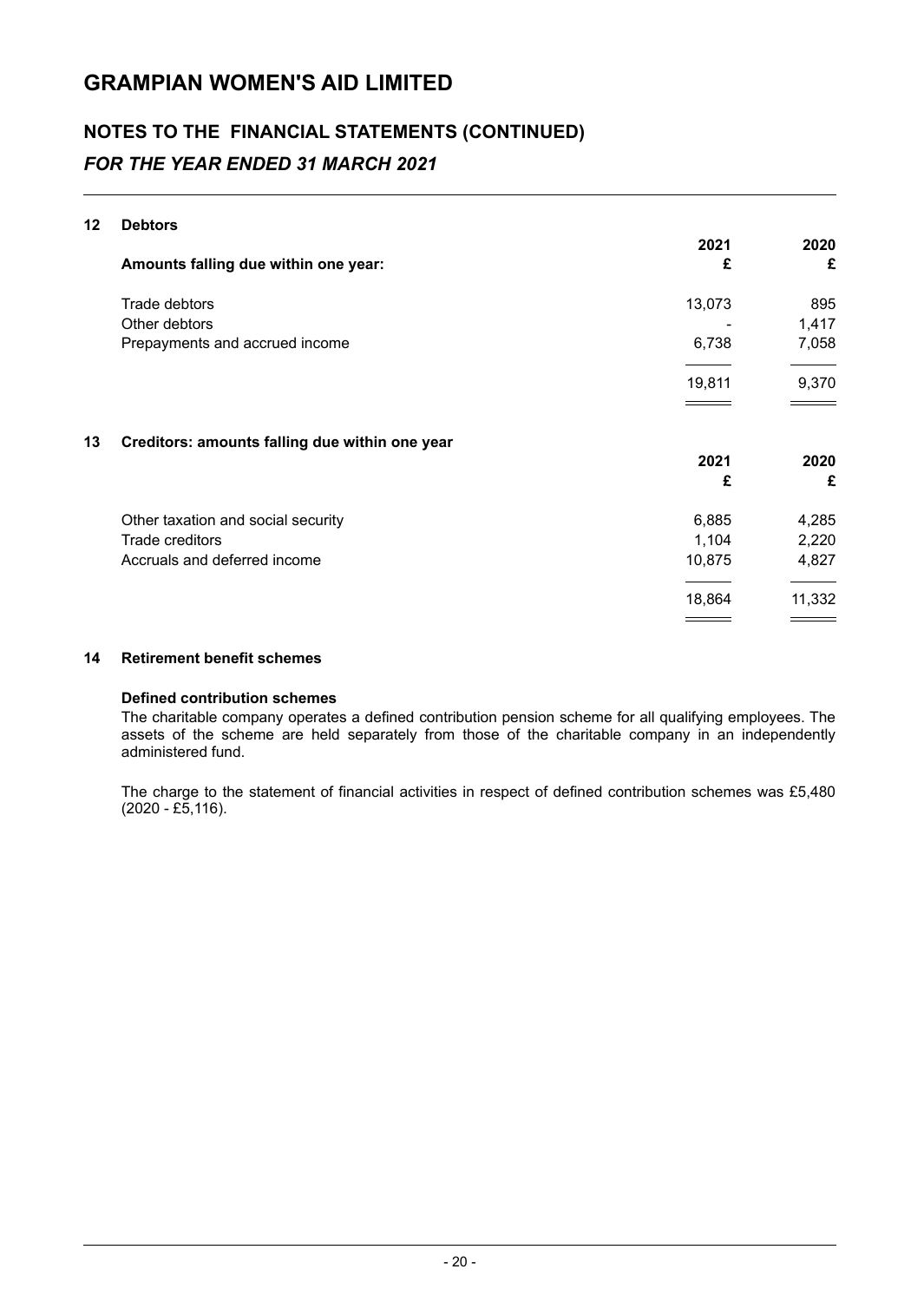## NOTES TO THE FINANCIAL STATEMENTS (CONTINUED) FOR THE YEAR ENDED 31 MARCH 2021

#### 15 Restricted funds

The income funds of the charity include restricted funds comprising the following unexpended balances of donations and grants held on trust for specific purposes:

|                                                  | <b>Movement in funds</b>          |                          |            | <b>Movement in funds</b>          |                          |                          |                                    |
|--------------------------------------------------|-----------------------------------|--------------------------|------------|-----------------------------------|--------------------------|--------------------------|------------------------------------|
|                                                  | <b>Balance at</b><br>1 April 2019 | Income                   |            | <b>Balance at</b><br>1 April 2020 | Income                   | <b>Expenditure</b>       | <b>Balance at</b><br>31 March 2021 |
|                                                  | £                                 | £                        | £          | £                                 | £                        | £                        | £                                  |
| Scottish Government - Bridge Funding             |                                   |                          |            | $\overline{\phantom{a}}$          | 85,000                   | (51,082)                 | 33,918                             |
| Scottish Woman's Aid - Covid19 grants            |                                   |                          |            |                                   | 65,006                   | (43, 522)                | 21,484                             |
| Staff Training fund                              | 686                               | $\overline{\phantom{a}}$ | (291)      | 395                               |                          |                          | 395                                |
| L & K fund                                       | 134,796                           |                          |            | 134,796                           |                          | $\overline{\phantom{0}}$ | 134,796                            |
| <b>Comic Relief</b>                              |                                   |                          |            | $\overline{\phantom{a}}$          | 11,769                   | (11,769)                 |                                    |
| Women's grant & funds                            |                                   |                          |            |                                   | 72,417                   | (70, 938)                | 1,479                              |
| Big Lottery fund/National Lottery Community Fund | 69,895                            | 160,226                  | (122, 281) | 107,840                           | 129,069                  | (95,990)                 | 140,919                            |
| Robertson Trust fund                             |                                   | 9,500                    | (2, 107)   | 7,393                             |                          | (7, 393)                 |                                    |
| Cash for Kids                                    |                                   | 3,000                    | (202)      | 2,798                             | 1,800                    | (1,030)                  | 3,568                              |
| Foundation Scotland (Clashindarroch)             |                                   | 8,000                    |            | 8,000                             |                          |                          | 8,000                              |
| <b>Garfield Weston Foundation</b>                | $\overline{\phantom{0}}$          | 20,000                   |            | 20,000                            | $\overline{\phantom{a}}$ | (19, 853)                | 147                                |
| NHS Health Improvement Fund                      | -                                 | 4,082                    | (722)      | 3,360                             |                          | $\overline{\phantom{a}}$ | 3,360                              |
| STV fund                                         | $\overline{\phantom{a}}$          | 10,000                   | (3, 161)   | 6,839                             | $\overline{\phantom{a}}$ | (6,677)                  | 162                                |
| Foundation Scotland (Tampon Tax)                 | $\overline{\phantom{a}}$          | 10,000                   |            | 10,000                            |                          | (590)                    | 9,410                              |
| <b>Volant Fund</b>                               |                                   | 7,500                    | (845)      | 6,655                             | 22,500                   | (13,047)                 | 16,108                             |
| Advocacy funding                                 |                                   |                          |            | $\overline{\phantom{a}}$          | 29,000                   | (2,536)                  | 26,464                             |
| <b>Natwest Circle Fund</b>                       |                                   |                          |            |                                   | 2,500                    |                          | 2,500                              |
|                                                  | 205,377                           | 232,308                  | (129, 609) | 308,076                           | 419,061                  | (324, 427)               | 402,710                            |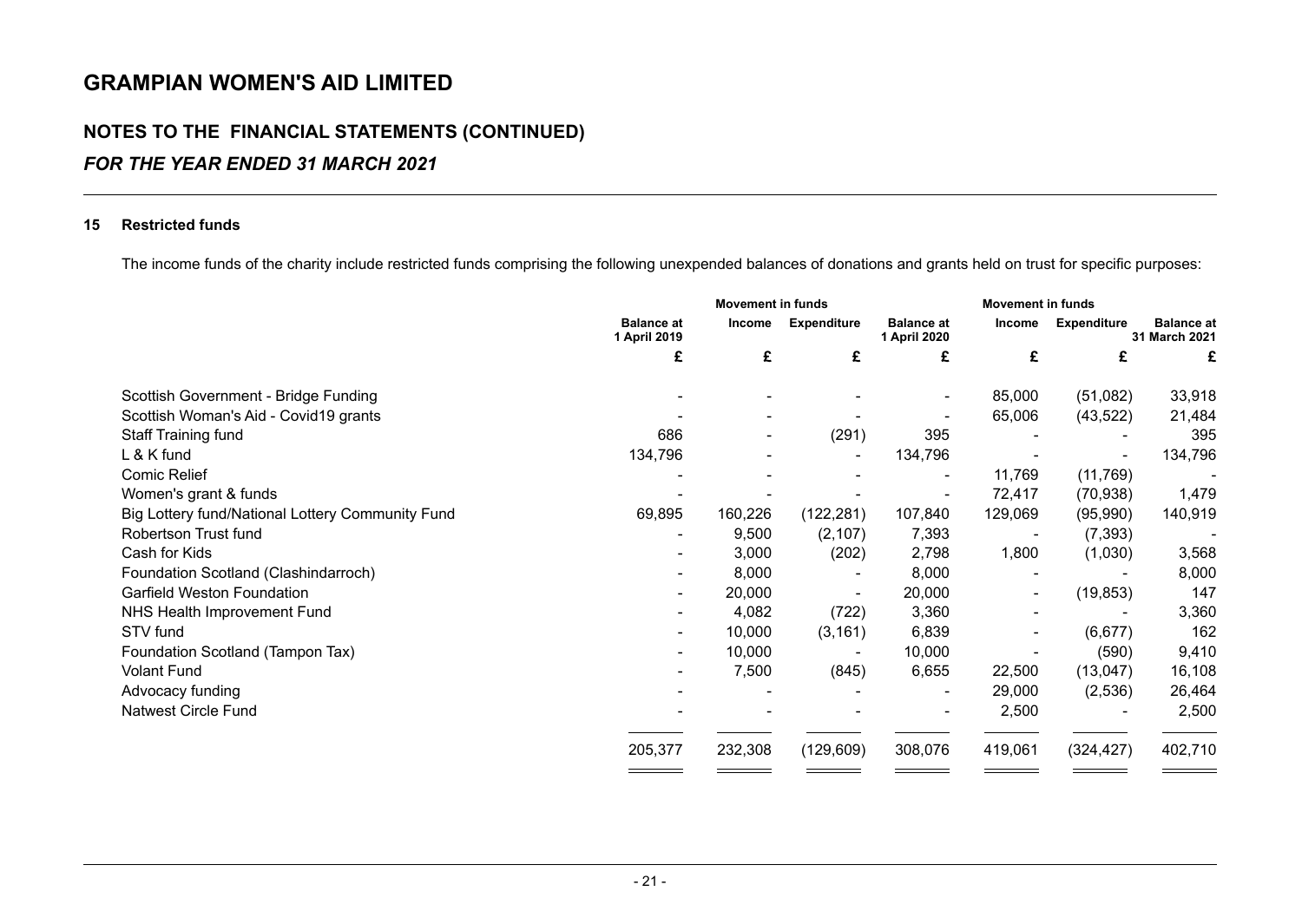### NOTES TO THE FINANCIAL STATEMENTS (CONTINUED) FOR THE YEAR ENDED 31 MARCH 2021

#### 15 Restricted funds (Continued)

The Scottish Government - Bridge Funding represents funding received towards the Equally Safe project which will be used to provide services to support women, children and young people who have experienced domestic abuse in Aberdeen and Aberdeenshire.

The Scottish Woman's Aid grants represents the allocation of funds from the Scottish Government towards costs incurred as a result of Covid-19.

The Staff Training fund represents funds specifically for training of staff in relation to SSSC registration qualifications.

L & K fund represents donations received for the provision of services and goods out with the statutory duty of local authorities to fund. This will enhance the range of services that GWA can provide to women and children within Aberdeen and Aberdeenshire.

Comic Relief funding represents funding received to cover the additional costs incurred as a result of Covid-19.

Women's grant & funds represents individual fund awards to women within our service, related to the Family Action Fund.

The Big Lottery fund represents monies received from the Big Lottery to work with women who chose not to enter refuge accommodation and remain at home or move into a new tenancy. To provide them with support to maintain a lease, improve security measures and to take steps to improve their long term health and wellbeing.

The National Lottery Community (Safer Together) fund represents monies received to deliver and develop their outreach service offering one to one emotional support and practical advice to women and children experiencing domestic abuse.

The Robertsons Trust fund represents monies received to be used towards the salary costs of a support worker who will support children and young people who have experienced domestic abuse.

The Cash for Kids funds represents monies received to be used for food, clothing costs, household goods, children's equipment and toys for children who have fled domestic abuse.

The Foundation Scotland (Clashindarroch) fund represents a contribution towards a pilot project working in the Huntly and district area facilitating groups for women, children and young people who have experienced domestic abuse.

The Garfield Weston Foundation fund represents monies received to pay towards core running costs to sustain the infrastructure required to support essential services.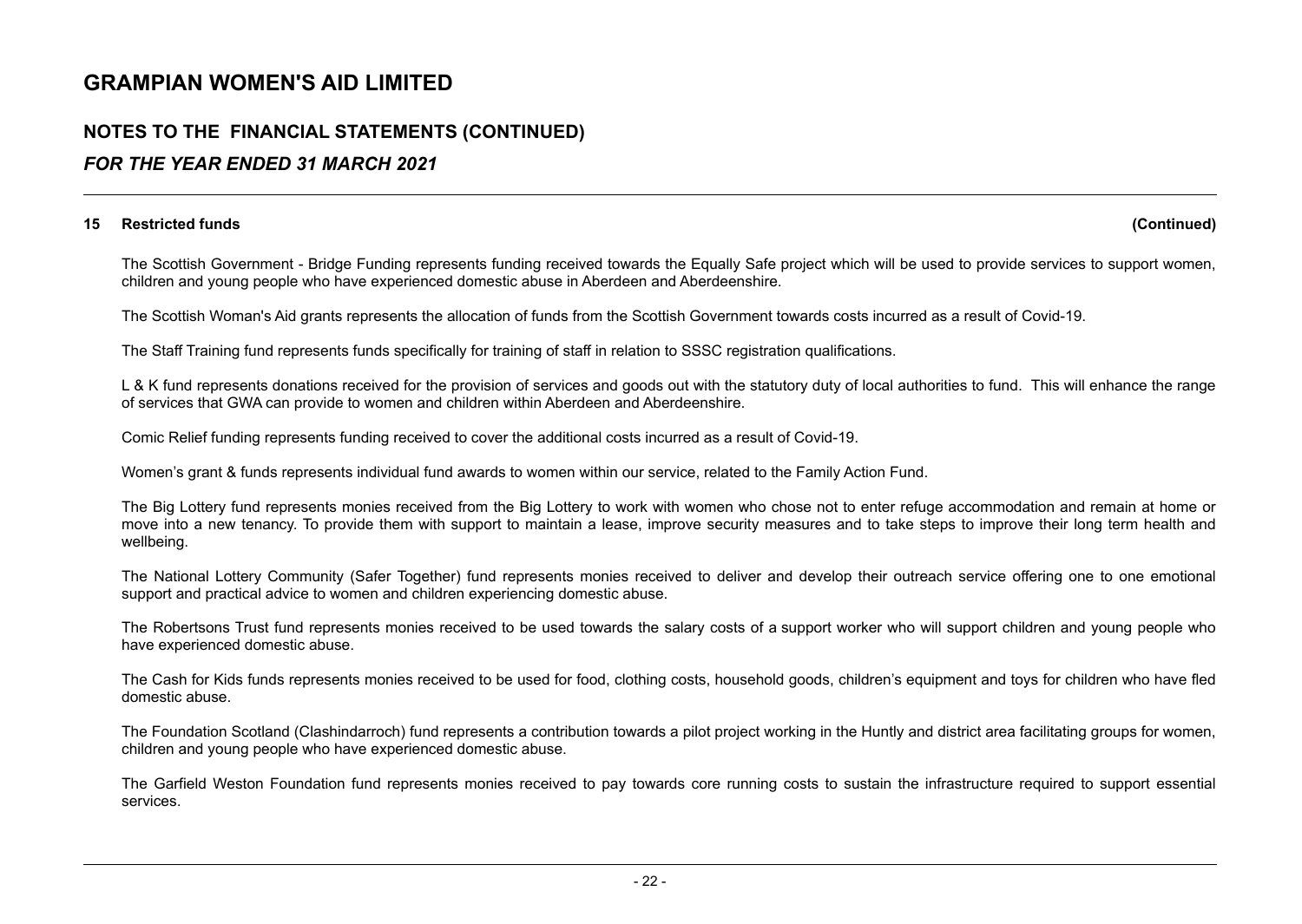## NOTES TO THE FINANCIAL STATEMENTS (CONTINUED) FOR THE YEAR ENDED 31 MARCH 2021

#### 15 Restricted funds (Continued)

NHS Health Improvement fund represents donations towards Aberdeen Freedom Programme.

STV fund represents a contribution towards the costs for a Children and Young Person's Support Worker who will be part of the CYP service.

Foundation Scotland (Tampon Tax) fund represents a contribution towards salary costs for the Group Worker's post.

Volant fund represents monies received to be used towards the salary cost of a Women's Outreach Worker.

Advocacy funding represents amounts awarded by Aberdeenshire Council towards the advocacy service.

The Natwest Circle fund relates to money received for the provision of funds for women and children in poverty.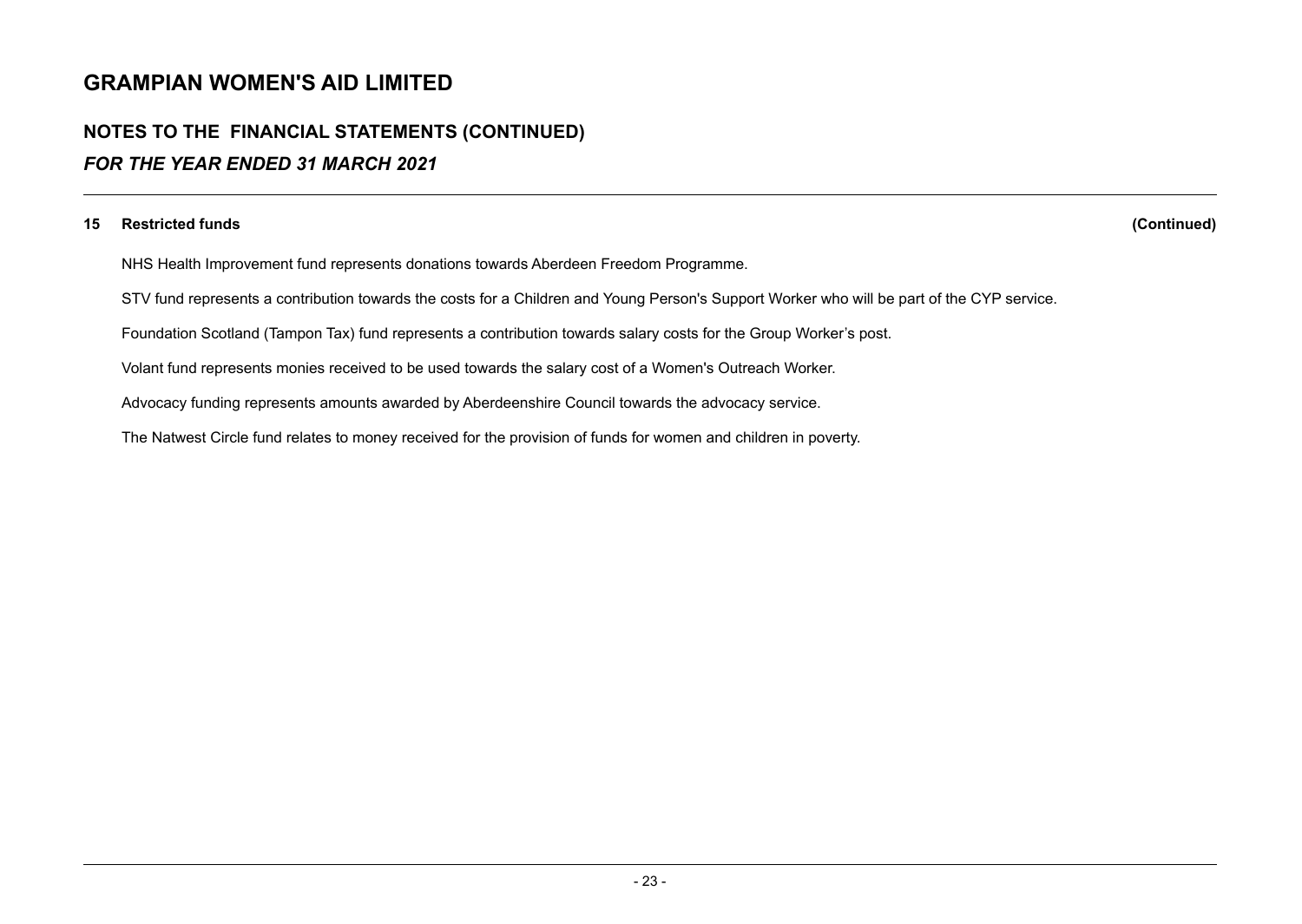# NOTES TO THE FINANCIAL STATEMENTS (CONTINUED) FOR THE YEAR ENDED 31 MARCH 2021

#### 16 Designated funds

The income funds of the charity include the following designated funds which have been set aside out of unrestricted funds by the trustees for specific purposes:

|                              | <b>Balance at</b><br>1 April 2019 | <b>Expenditure</b> | <b>Transfers</b> | <b>Balance at</b><br>1 April 2020 | <b>Expenditure</b> | <b>Balance at</b><br>31 March 2021 |
|------------------------------|-----------------------------------|--------------------|------------------|-----------------------------------|--------------------|------------------------------------|
|                              | £                                 | £                  | £                | £                                 | £                  | £                                  |
| <b>Emergency Refuge fund</b> | 3,066                             | (1,286)            | 675              | 2,455                             |                    | 2,455                              |
| Women's Activities fund      | 38,604                            | (319)              | 15,886           | 54,171                            | (5,669)            | 48,502                             |
| Children and Young           |                                   |                    |                  |                                   |                    |                                    |
| People fund                  | 19,827                            | (16, 766)          |                  | 3,061                             |                    | 3,061                              |
| Refuge and Office            |                                   |                    |                  |                                   |                    |                                    |
| Refurbishment fund           | 23,024                            | (649)              |                  | 22,375                            |                    | 22,375                             |
| Communications and           |                                   |                    |                  |                                   |                    |                                    |
| Campaigning fund             | 34.435                            | (3,945)            |                  | 30.490                            | (5,669)            | 24,821                             |
|                              | 118,956                           | (22, 965)          | 16,561           | 112,552                           | (11, 338)          | 101,214                            |
|                              |                                   |                    |                  |                                   |                    |                                    |

The Emergency Refuge fund represents women who have had to flee without belongings. This would be at the Manager's or Senior Refuge Worker's discretion. The fund is also for women who have no access to housing benefit or other financial barriers and require emergency refuge. This would only be accessed for short-term periods and would be at the discretion of both the Manager and a Senior Support Worker.

The Women's Activities fund represents funding for trips and activities that would add to the support and empowerment for women we work with. The manager would make the decision when and what the fund is for.

The Children and Young People fund is funds designated to provide benefit to the children and young people living in the refuge.

The Refuge and Office Refurbishment fund represent funding to bring the office up to standard and provide funding for refurbishing and improving existing refuges and any new provision in line with service user consultation.

The Communication and Campaigning fund represents funding to establish a social media presence which will increase the profile and provide a platform for campaign work. In addition this fund will pay for the development of a new website which will support our campaigning, communicate developments applicable to our service and provide an interactive link for our service users.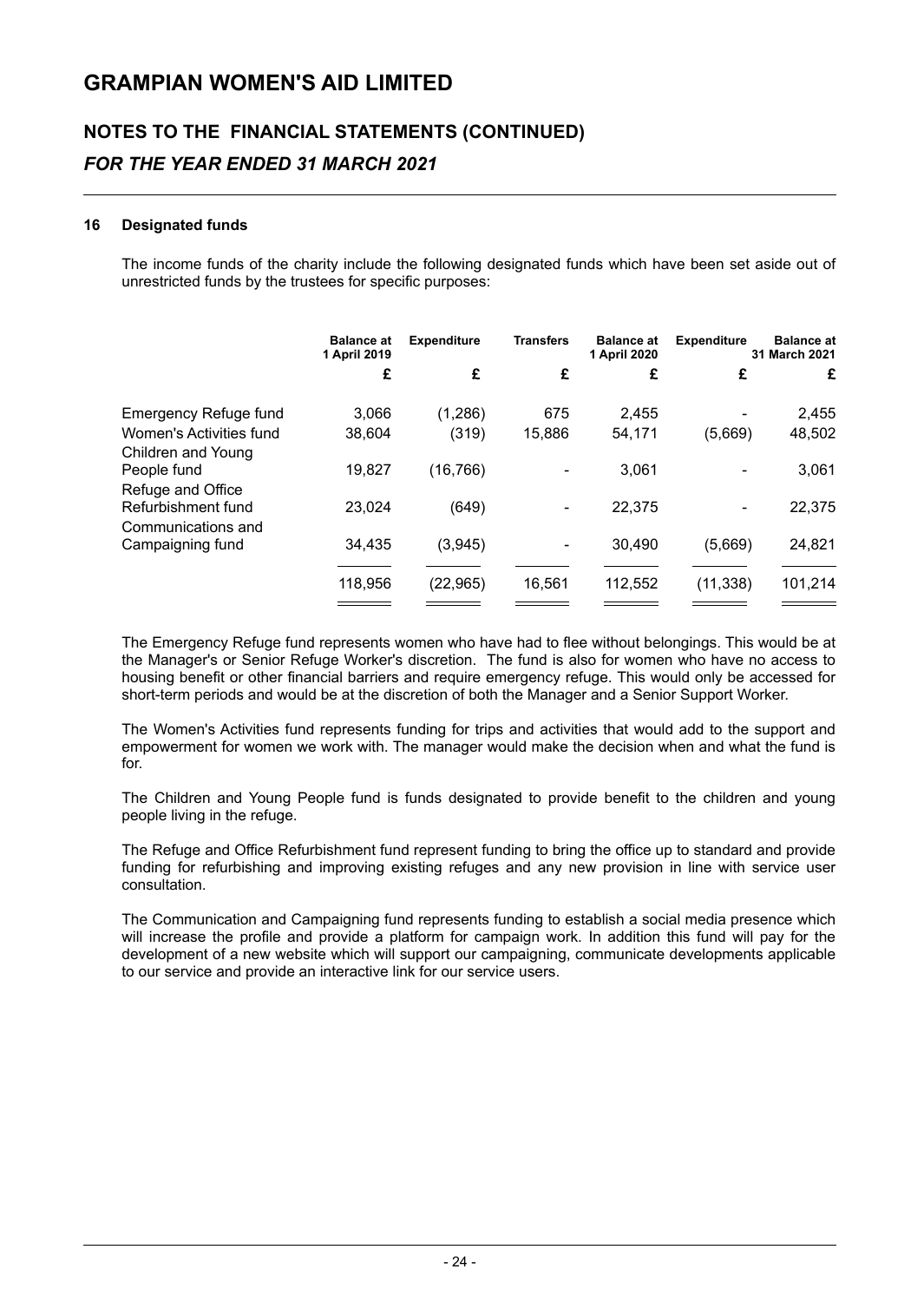### NOTES TO THE FINANCIAL STATEMENTS (CONTINUED) FOR THE YEAR ENDED 31 MARCH 2021

#### 17 Analysis of net assets between funds Unrestricted Designated Restricted Total Unrestricted Designated Restricted Total 2021 2021 2021 2021 2020 2020 2020 2020  $\mathbf{f}$   $\mathbf{g}$   $\mathbf{g}$   $\mathbf{g}$   $\mathbf{g}$   $\mathbf{g}$   $\mathbf{g}$   $\mathbf{g}$   $\mathbf{g}$   $\mathbf{g}$   $\mathbf{g}$   $\mathbf{g}$   $\mathbf{g}$   $\mathbf{g}$   $\mathbf{g}$   $\mathbf{g}$   $\mathbf{g}$   $\mathbf{g}$   $\mathbf{g}$   $\mathbf{g}$   $\mathbf{g}$   $\mathbf{g}$   $\mathbf{g}$   $\mathbf{g}$   $\mathbf{$ Fund balances at 31 March 2021 are represented by: Tangible assets 5,697 - - 5,697 7,600 - 7,600 Current assets/(liabilities) 107,460 101,214 402,710 611,384 38,248 112,552 308,076 458,876  $\overline{\phantom{a}}$  $\overline{\phantom{a}}$ <u> 1999 - Johann Barnett, f</u>  $\overline{\phantom{a}}$ 113,157 101,214 402,710 617,081 45,848 112,552 308,076 466,476  $\frac{1}{2}$  $\frac{1}{2} \left( \frac{1}{2} \right) \left( \frac{1}{2} \right) \left( \frac{1}{2} \right) \left( \frac{1}{2} \right) \left( \frac{1}{2} \right) \left( \frac{1}{2} \right) \left( \frac{1}{2} \right) \left( \frac{1}{2} \right) \left( \frac{1}{2} \right) \left( \frac{1}{2} \right) \left( \frac{1}{2} \right) \left( \frac{1}{2} \right) \left( \frac{1}{2} \right) \left( \frac{1}{2} \right) \left( \frac{1}{2} \right) \left( \frac{1}{2} \right) \left( \frac$  $\hspace{0.05cm} =$   $\hspace{0.05cm}$  $\equiv$  $\equiv$  $\equiv$  $\qquad \qquad =$  $\overline{\phantom{a}}$  $\qquad \qquad$ ==